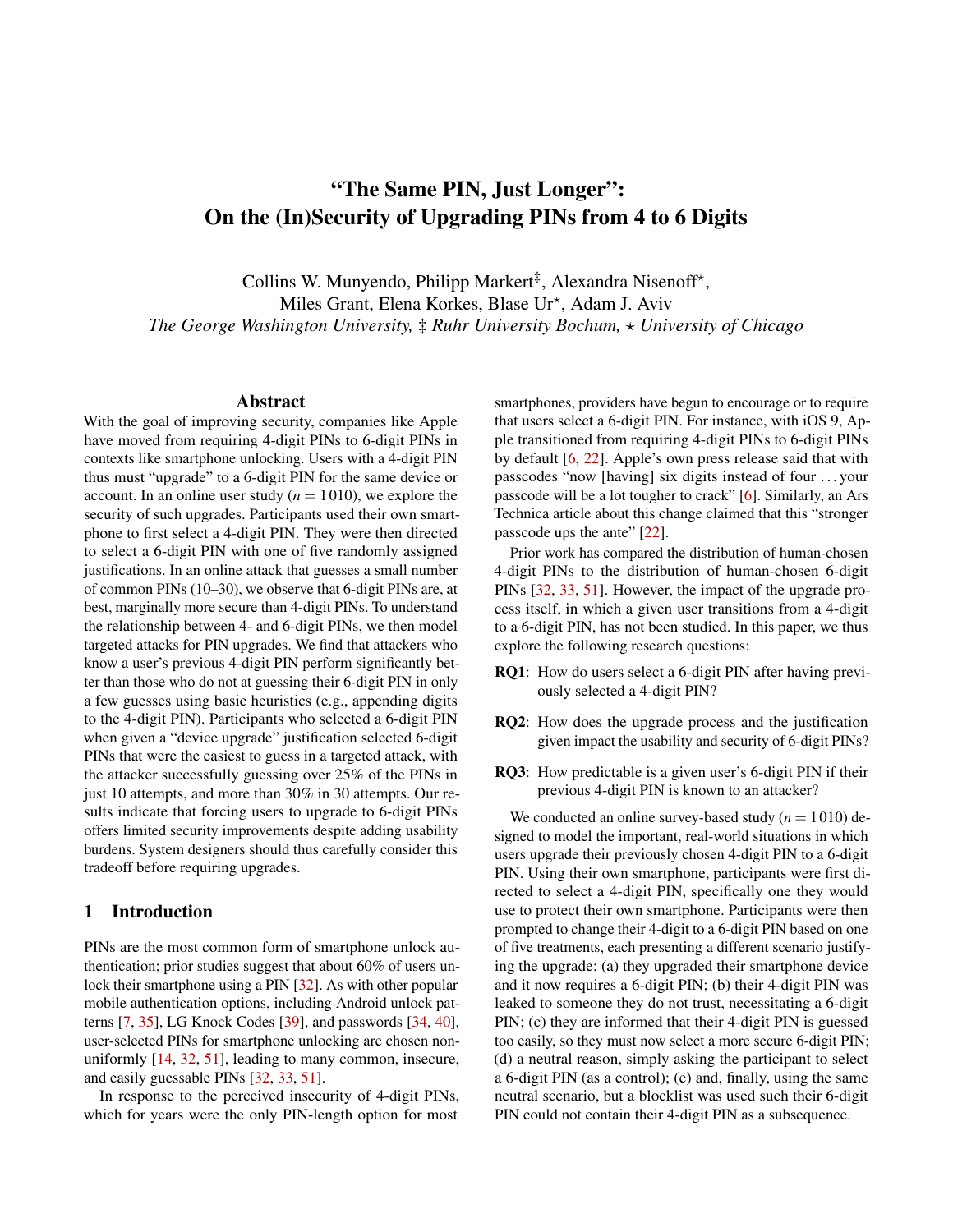We analyzed the security of the 4- and 6-digit PINs using guessability metrics, including a perfect-knowledge and a simulated attacker, similar to prior work [\[13,](#page-14-3) [23,](#page-14-4) [32,](#page-14-0) [33\]](#page-15-5). In isolation, the 6-digit PINs participants selected offer limited security benefits over 4-digit PINs against an online attacker who can only make a few guesses (e.g., 10–30) before being locked out by the device, which is arguably the most common attack scenario for smartphone unlocking. This result is consistent with previously published analyses of the distribution of human-chosen 6-digit PINs [\[32,](#page-14-0) [33,](#page-15-5) [51\]](#page-15-4). Moreover, we observed differences across treatments regarding the 6-digit PINs selected. Notably, when prompted to select a 6-digit PIN because of a security issue, either due to the PIN being easily guessed or leaked, these 6-digit PINs were more difficult to guess compared to other treatments. However, device upgrading and, surprisingly, restricting 6-digit PINs to not contain the user's 4-digit PIN as a subsequence resulted in the least secure (most guessable) PINs. In many cases, these PINs were more easily guessed than the original 4-digit PIN.

Different from prior work, we also model a *targeted attacker* who leverages knowledge of the participant's (previous) 4-digit PIN in guessing their 6-digit PIN. Such an attacker models *how* users typically upgrade PINs, developing basic heuristics and patterns based on previously observed data (with the target user of course excluded). We find that a targeted attacker does substantially better than an untargeted attacker who guesses only common 6-digit PINs. Particularly troubling is that in the treatment most reminiscent of realworld scenarios (device upgrades requiring a 6-digit PIN, as with iOS 9), the targeted attacker can guess over 25% of the 6-digit PINs in 10 attempts, and over 30% in 30 attempts.

Similar to the limited security benefits of password expiration [\[18,](#page-14-5) [25,](#page-14-6) [43\]](#page-15-6), where users must change their password after a fixed time, forcing PIN upgrades from 4 to 6 digits does not appear to significantly improve security. We found upgrades provide little or no benefit against targeted or untargeted online attacks. At the same time, 6-digit PINs negatively impact usability. System designers should thus carefully consider the limited security benefits of 6-digit PINs versus their negative impact on usability before requiring upgrades from 4-digit PINs. If upgrades are necessary, users must be encouraged to protect their seemingly obsolete 4-digit PINs as attackers can use them to guess their new 6-digit PINs.

### 2 Related Work

Prior research on mobile authentication has shown that PINs [\[14,](#page-14-1) [32,](#page-14-0) [33\]](#page-15-5), Android unlock patterns [\[4,](#page-13-2) [5,](#page-13-3) [7,](#page-13-0) [35,](#page-15-0) [45\]](#page-15-7), alpha-numeric passwords [\[34,](#page-15-2) [40\]](#page-15-3) and LG Knock Codes [\[39\]](#page-15-1) are selected non-uniformly by many users, making them susceptible to guessing attacks by both an untargeted [\[13,](#page-14-3) [32\]](#page-14-0) and an informed attacker (e.g., a shoulder surfer) [\[8,](#page-13-4) [9,](#page-14-7) [10,](#page-14-8) [21,](#page-14-9) [48\]](#page-15-8). Many user-selected unlock patterns, for instance, begin in the top left corner of the grid and end in the bottom right

corner [\[3,](#page-13-5) [7,](#page-13-0) [31,](#page-14-10) [35,](#page-15-0) [45,](#page-15-7) [49\]](#page-15-9). PINs are similarly predictable due to containing keypad sequences (e.g., 1234) [\[51\]](#page-15-4), repetitions, and birthdays [\[14,](#page-14-1) [16\]](#page-14-11). We observe similar patterns in the PINs we collect. While less common, alphanumeric passwords selected for mobile authentication tend to be weaker than those selected on computer keyboards [\[24,](#page-14-12) [34,](#page-15-2) [40,](#page-15-3) [47\]](#page-15-10).

Several proposals have aimed to improve the security of PINs, including assigning users random PINs [\[41\]](#page-15-11), changing how PINs are entered [\[12,](#page-14-13) [37,](#page-15-12) [46\]](#page-15-13), augmenting PINs with additional information [\[15\]](#page-14-14), and using blocklists that disallow common PINs [\[30,](#page-14-15) [32,](#page-14-0) [33\]](#page-15-5). Blocklists in particular have shown promise in improving the security of PINs [\[14,](#page-14-1) [30,](#page-14-15) [32\]](#page-14-0), Android unlock patterns [\[35\]](#page-15-0), and LG Knock Codes [\[39\]](#page-15-1), especially if sufficiently large. Our study finds that blocklists that prohibit a user's 6-digit PIN from containing their 4-digit PIN as a subsequence help against a targeted attacker, yet unfortunately seem to encourage the selection of common 6-digit PINs easily guessed by an untargeted attacker.

The use of 6-digit PINs instead of 4-digit PINs has been recommended to users to improve their PIN security, for example by Apple since iOS 9 [\[6,](#page-13-1) [22\]](#page-14-2). However, prior studies have found that the security of 6-digit PINs selected by users against an online (untargeted) attack is not significantly different from the security of 4-digit PINs against an online (untargeted) attack [\[32,](#page-14-0) [33,](#page-15-5) [51\]](#page-15-4). In fact, 6-digit PINs are less secure and more easily guessable in some cases. The same phenomenon has been observed for unlock patterns, where a bigger grid size does not necessarily improve security [\[7\]](#page-13-0). Our study confirms these results for a throttled online attacker making up to 10 guesses. This further suggests that forcing users to upgrade from a 4-digit to a 6-digit PIN only marginally improves security while negatively impacting usability. Similar to password expiration policies, forcing a user to select a new authentication credential for arbitrary reasons can sometimes lead to decreased security, especially when effort was already made to select a secure password initially [\[18,](#page-14-5) [25\]](#page-14-6).

Our work is most closely related to studies of 4- and 6-digit PINs by Markert et al. [\[32,](#page-14-0) [33\]](#page-15-5) and Wang et al. [\[51\]](#page-15-4). However, whereas Markert et al.'s participants selected *either* a 4-digit PIN or a 6-digit PIN, our participants selected *both* a 4-digit and a subsequent 6-digit PIN, allowing us to model a targeted attacker that leverages knowledge of the participant's 4-digit PIN when guessing their 6-digit PIN. Compared to Wang et al., who constructed PINs artificially from leaked passwords, our study collects PINs from participants in a user study for ecological validity. Further, our study is the first, to the best of our knowledge, to specifically study how users upgrade from a 4- to a 6-digit PIN under various circumstances (e.g., when upgrading their device's operating system). While we similarly find that 6-digit PINs do not offer significant security benefits, we also find that a targeted attacker who knows a user's previously selected 4-digit PIN can easily guess their 6-digit PIN in many cases. We also find that security-oriented upgrade messages can make users select more secure PINs.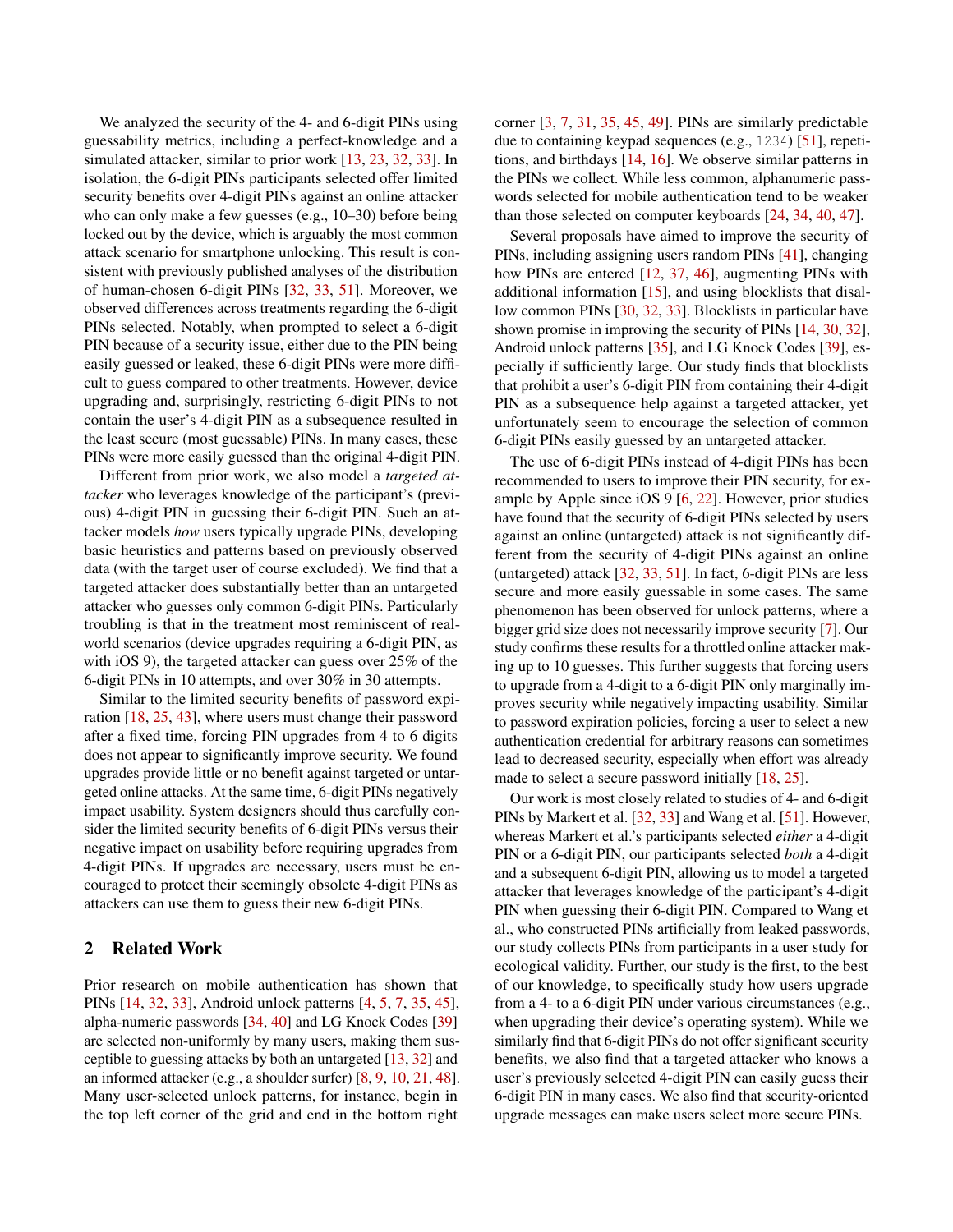While we are, to our knowledge, the first to focus on targeted attacks on PIN upgrade scenarios, the more general idea of targeted attacker models is common in authentication research. Targeted attacks have successfully been used to guess alpha-numeric passwords [\[20,](#page-14-16) [36,](#page-15-14) [50\]](#page-15-15). More specifically, Das et al. [\[20\]](#page-14-16) show that an attacker who knows one password of a user can leverage this knowledge to guess their passwords on other sites, while Wang et al. [\[52\]](#page-15-16) show that a targeted attacker can benefit from a user's personal information (e.g., name, birthday) to guess their passwords. Shay et al. [\[43\]](#page-15-6) also show that many users choose to modify their existing passwords when faced with a change in password policy. Our results confirm and expand on these results, demonstrating for the first time a targeted online attack for guessing 6-digit PINs based on previously selected 4-digit PINs.

# 3 Methodology

In this section, we describe the survey structure, followed by a detailed description of the five treatments used to prime participants in upgrading their 4- to a 6-digit PIN. We also discuss our recruitment, limitations, and ethical considerations.

### <span id="page-2-1"></span>3.1 Survey Structure

The first part of the survey consisted of each participant getting informed of the task and primed for smartphone unlock authentication. Afterward, the participants were directed to select a 4-digit PIN and then, due to different circumstances depending on the treatment, a 6-digit PIN. Additionally, participants were surveyed on their perceived security of each of the PINs, their strategies for selecting these PINs, and their preference between using the 4- or 6-digit PIN.

The survey was developed as an online web form, custom built to run on a smartphone, including the interface for entering PINs (see Figure [1](#page-3-0) and [3\)](#page-3-0). Participants were required to complete the survey on a smartphone, verified via their useragent string. Below, we outline the procedures of the survey in more detail. The entire survey can be found in Appendix [A.](#page-15-17)

- 1. *Informed Consent*: Participants were briefed about the purpose, duration, and risks associated with participating in the study. Participants had to consent to proceed.
- 2. *Practice:* To ensure familiarity with PINs and our interface, participants were asked to practice creating a single 4-digit PIN. These PINs were not used in our analysis.
- 3. *Instructions*: Participants were informed that they would now have to select a 4-digit PIN they would use to secure their smartphone. They were further informed that they would need to recall this PIN later in the survey, and therefore, it had to be both secure and memorable. Participants were additionally asked not to write down their PIN, and had to indicate they understood all these instructions before proceeding with the survey.
- 4. *Selection of 4-digit PIN*: Participants selected and confirmed a 4-digit PIN they would use on their smartphone.
- 5. *Questions about 4-digit PIN*: Participants were asked about their strategy to select their 4-digit PIN  $(Q1)$  $(Q1)$  $(Q1)$ , whether they would use this PIN on their own smartphone  $(Q2)$  $(Q2)$  $(Q2)$  and their reason for or against doing so  $(Q3)$  $(Q3)$  $(Q3)$ .
- 6. *Device Usage*: Before asking participants to select a 6-digit PIN, we asked them questions about their smartphone as a distractor task  $(Q4 - Q5b)$  $(Q4 - Q5b)$  $(Q4 - Q5b)$  $(Q4 - Q5b)$  $(Q4 - Q5b)$ .
- 7. *Recall of 4-digit PIN*: Participants were asked to recall their 4-digit PIN. If they could not do so in five attempts, they were moved on in the survey.
- 8. *Selection of 6-digit PIN*: After recalling their 4-digit PIN, participants were asked to select a 6-digit PIN. We phrased this differently depending on the assigned treatment (see Section [3.2\)](#page-2-0). Figure [2](#page-3-0) depicts the interface of this page including the way we highlighted the justification for upgrading the PIN.
- 9. *Questions about 6-digit PIN*: Participants were asked about their strategy to select their 6-digit PIN  $(Q_6)$ , and whether this PIN was related to their 4-digit PIN selected earlier  $(Q7)$  $(Q7)$  $(Q7)$ . Participants were also asked whether they would use this 6-digit PIN on their smartphone  $(Q8)$  $(Q8)$  $(Q8)$ , along with their reason for or against doing so  $(Q<sup>9</sup>)$ .
- 10. *Further questions about 4-digit PIN*: To avoid priming the selection of the 6-digit PIN, we asked participants about the perceived usability and security of their 4-digit PINs only after they had selected both a 4- and 6-digit PIN  $(Q10 - Q13)$  $(Q10 - Q13)$  $(Q10 - Q13)$  $(Q10 - Q13)$  $(Q10 - Q13)$ . The 4-digit PIN was displayed to the participant for their reference. We also included the first of two attention check questions on this page  $(Q14)$  $(Q14)$  $(Q14)$ .
- 11. *Recall of 6-digit PIN*: Participants were asked to recall their 6-digit PIN. If they could not do so in five attempts, they were moved on in the survey.
- 12. *Further questions about 6-digit PIN*: After displaying participants' 6-digit PINs for their reference, we asked about their perceived usability and security of these PINs on a Likert-scale  $(Q15 - Q18)$  $(Q15 - Q18)$  $(Q15 - Q18)$  $(Q15 - Q18)$  $(Q15 - Q18)$ . This page also included our second attention check ([Q19](#page-16-14)).
- 13. *Comparison Questions*: Participants were asked whether they were more likely to use their 4- or 6-digit PIN, and their reasons for that. Further, participants were asked to compare the perceived usability and security of their 4-digit PIN against their 6-digit PIN  $(Q20 - Q24)$  $(Q20 - Q24)$  $(Q20 - Q24)$  $(Q20 - Q24)$  $(Q20 - Q24)$ .
- 14. *Demographics*: Participants were asked about their demographics including age, gender, dominant hand, level of education, and IT background.  $(D1 - D5)$  $(D1 - D5)$  $(D1 - D5)$  $(D1 - D5)$  $(D1 - D5)$ . In line with best practice [\[38\]](#page-15-18), we asked these questions last to ensure they did not interfere with the study.
- <span id="page-2-0"></span>15. *Honesty*: Lastly, participants were asked if they had honestly participated in the study. Seven participants indicated dishonesty, and we subsequently discarded their responses from our final data analysis.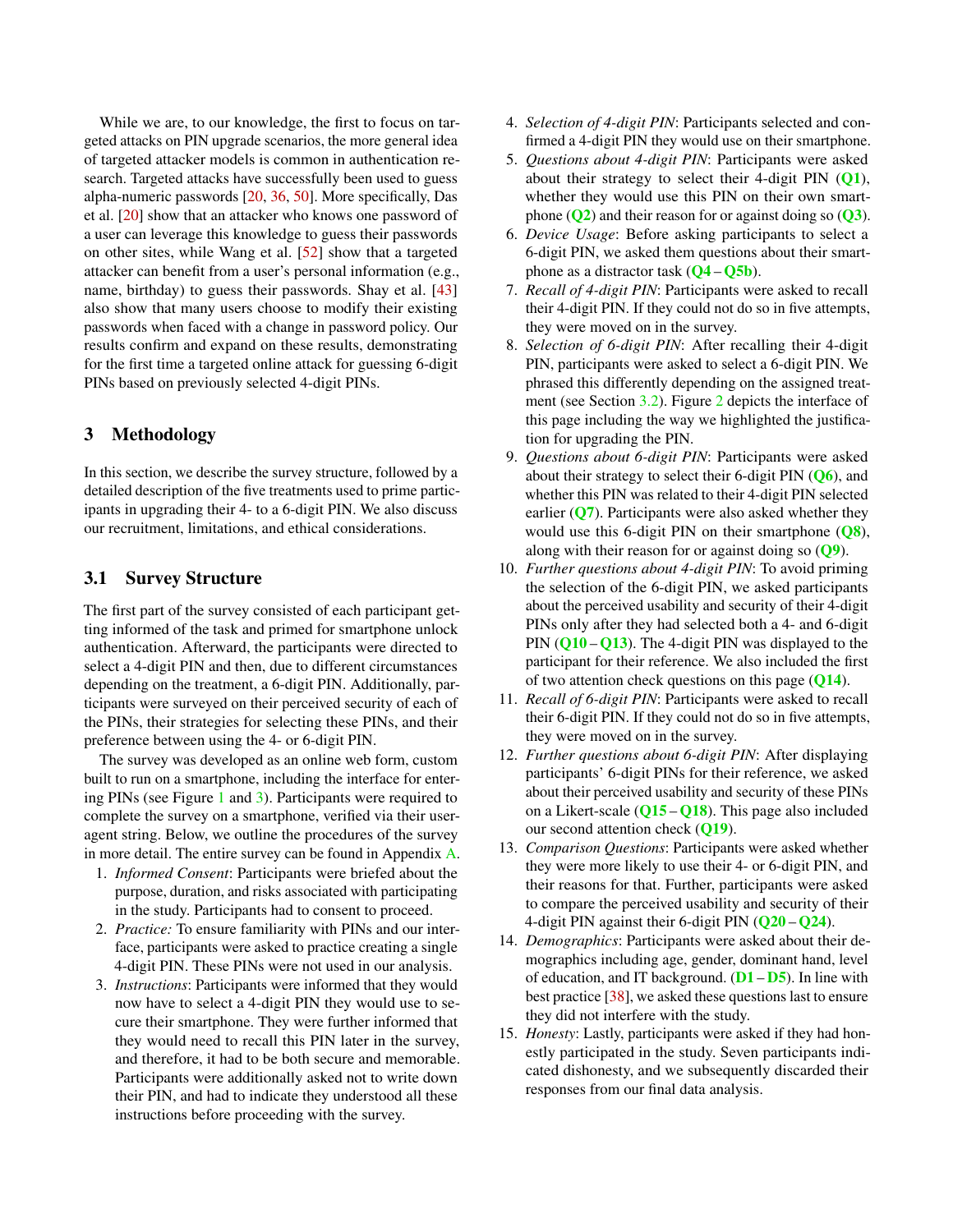<span id="page-3-0"></span>

opt-out  $info$ Instructions To continue the study, now you must select a 6-digit PIN. On the next page, you will create a 6-digit PIN that you would likely use to unlock your primary smartphone. To set your 6-digit PIN, you will first confirm your 4-digit PIN and then select the 6-digit PIN. **Next** 

Figure 1: The design of the page on which we asked participants to create a 4-digit PIN.

Figure 2: Instructions before 6-digit PIN creation. The text in the box varied by treatment (see Section [3.2\)](#page-2-0).



Figure 3: The design of the page on which we asked participants to create a 6-digit PIN.

# 3.2 Treatments

When upgrading to a 6-digit PIN from a 4-digit PIN, participants were randomly assigned to one of five treatments; neutral, breach, no-sub, security, and upgrade. Each of these treatments provided a different real-world scenario justifying the upgrade. The "upgrade" message that was displayed to participants in the neutral treatment is shown in Figure [2.](#page-3-0) The messages for all five treatments and some additional description is provided below:

- **Neutral**  $(n = 201)$ : Participants in this treatment were asked to select a 6-digit PIN as follows: "To continue the study, now you must select a 6-digit PIN."
- Breach  $(n = 203)$ : Participants in this treatment were asked to select a 6-digit PIN as follows: "Imagine someone learned your 4-digit PIN and to protect your smartphone, now you must select a 6-digit PIN."
- **No-sub**  $(n = 205)$ : While participants in this treatment were asked to select a 6-digit PIN similarly to those in neutral, they were forbidden from using all 4 of the digits from their 4-digit PIN (in order) as a subsequence of their 6-digit PIN. For instance, if a participant's 4-digit PIN was 1234, they could not select 001234, 100234, 120034, 123004, 123400, 010234, 012034, 012304 etc. If the 4-digit PIN was a subsequence of the 6-digit PIN, we required the participant to select a new 6-digit PIN.
- **Security**  $(n = 200)$ : Participants in this treatment were asked to select a 6-digit PIN as follows: "Research has

shown that the 4-digit PIN you selected is insecure and can be easily guessed. To continue the study, now you must select a 6-digit PIN."

• **Upgrade**  $(n = 201)$ : Participants in this treatment were asked to select a 6-digit PIN as follows: "Imagine you are upgrading your smartphone that requires PINs longer than 4-digits, and so now you must select a 6-digit PIN."

# 3.3 Recruitment and Demographics

Participants were recruited using Prolific, an online platform for matching participants with posted studies. After excluding 11 participants due to failing attention checks, dishonesty and inconsistencies, we had  $n = 1010$  participants. They were compensated \$2 for completing a nine-minute survey. The surveyed population comprised of younger (40% between 25–34), male-identifying (57% male, 41% female, and 2% other gender, or prefer not to say) participants with college education (30% some college or Associate's, 59% Bachelor's or above). Table [1](#page-4-0) has the full demographic information.

# 3.4 Limitations

Our study has several limitations. First, as this was an online survey, it is not possible to determine if participants accurately followed all instructions. To mitigate this, we included two attention check questions  $(Q14 \text{ and } Q19)$  $(Q14 \text{ and } Q19)$  $(Q14 \text{ and } Q19)$  $(Q14 \text{ and } Q19)$  $(Q14 \text{ and } Q19)$  in the survey that helped us identify and remove four inconsistent responses.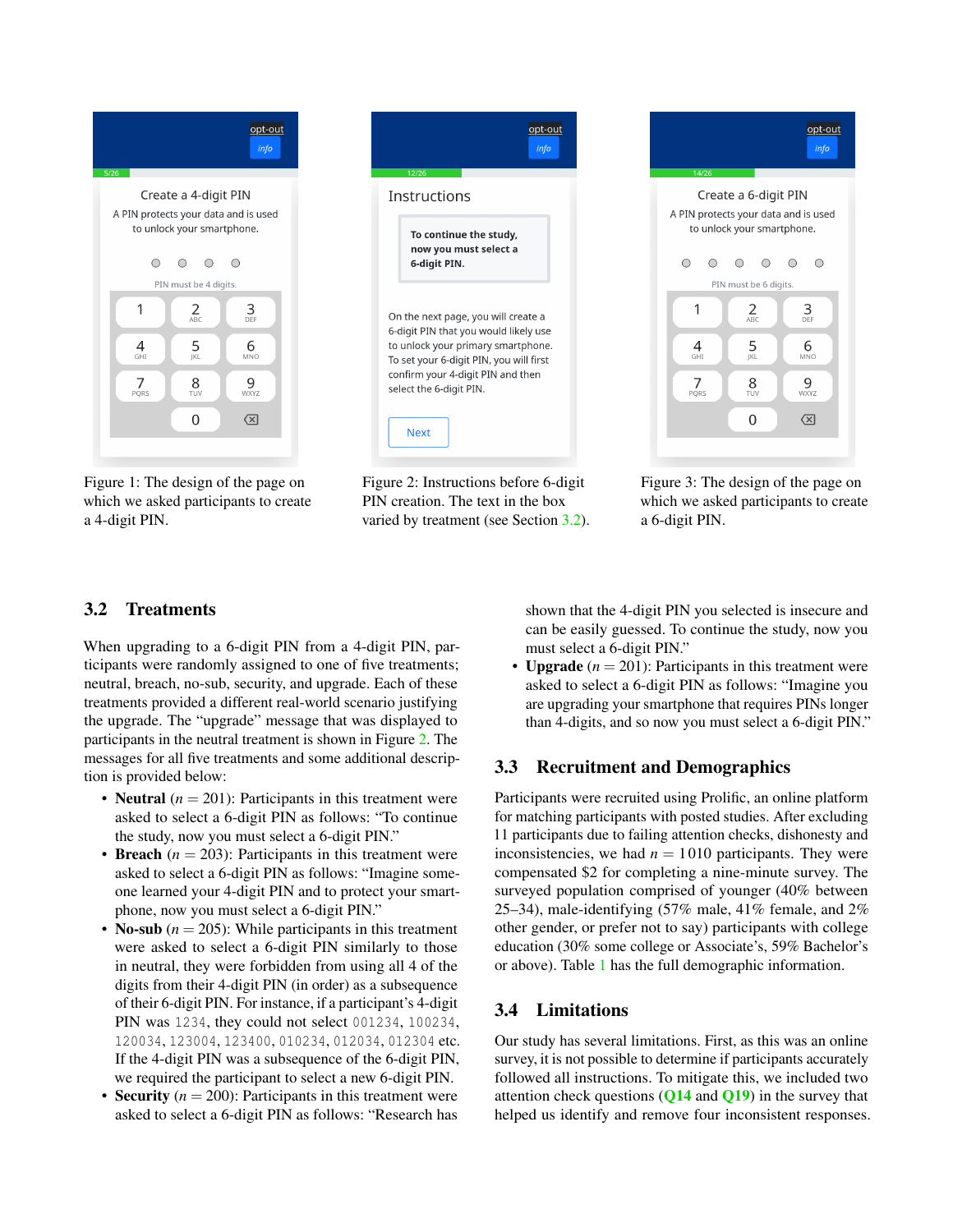Table 1: Participants' demographics.

<span id="page-4-0"></span>

|                       | Male |                | <b>Female</b>  |                | Other          |                  | <b>Total</b> |                |  |
|-----------------------|------|----------------|----------------|----------------|----------------|------------------|--------------|----------------|--|
|                       | No.  | $\%$           | No.            | $\%$           | No.            | %                | No.          | $\%$           |  |
| Age                   | 579  | 57             | 411            | 41             | 20             | $\overline{2}$   | 1010         | 100            |  |
| 18-24                 | 124  | 12             | 97             | 10             | 15             | 1                | 236          | 23             |  |
| 25-34                 | 244  | 24             | 151            | 15             | 5              | $\overline{0}$   | 400          | 40             |  |
| 35-44                 | 135  | 13             | 108            | 11             | $\overline{0}$ | $\overline{0}$   | 243          | 24             |  |
| $45 - 54$             | 51   | 5              | 35             | 3              | $\overline{0}$ | $\overline{0}$   | 86           | 9              |  |
| 55-64                 | 17   | $\overline{2}$ | 19             | $\overline{2}$ | $\overline{0}$ | $\overline{0}$   | 36           | 4              |  |
| 65-74                 | 6    | 1              | 1              | $\theta$       | $\overline{0}$ | $\overline{0}$   | 7            | 1              |  |
| $75+$                 | 1    | $\theta$       | $\theta$       | $\theta$       | $\overline{0}$ | $\overline{0}$   | $\mathbf{1}$ | $\overline{0}$ |  |
| Prefer not to say     | 1    | $\overline{0}$ | $\overline{0}$ | $\overline{0}$ | $\overline{0}$ | $\overline{0}$   | $\mathbf{1}$ | $\overline{0}$ |  |
| <b>Education</b>      | 579  | 57             | 411            | 41             | 20             | 2                | 1010         | 100            |  |
| Some High School      | 5    | $\overline{0}$ | 1              | $\overline{0}$ | $\overline{0}$ | $\boldsymbol{0}$ | 6            | 1              |  |
| High School           | 59   | 6              | 33             | 3              | 3              | $\overline{0}$   | 95           | 9              |  |
| Some College          | 104  | 10             | 89             | 9              | 9              | 1                | 202          | 20             |  |
| Trade                 | 11   | 1              | 14             | 1              | $\overline{0}$ | $\overline{0}$   | 25           | $\overline{2}$ |  |
| Associate's           | 44   | $\overline{4}$ | 39             | 4              | 2              | $\overline{0}$   | 85           | 8              |  |
| Bachelor's            | 219  | 22             | 148            | 15             | 5              | $\overline{0}$   | 372          | 37             |  |
| Master's              | 111  | 11             | 69             | 7              | 1              | $\overline{0}$   | 181          | 18             |  |
| Professional          | 14   | 1              | 10             | 1              | $\overline{0}$ | $\overline{0}$   | 24           | $\overline{2}$ |  |
| Doctorate             | 11   | 1              | 8              | 1              | $\overline{0}$ | $\overline{0}$   | 19           | $\overline{2}$ |  |
| Prefer not to say     | 1    | $\overline{0}$ | $\overline{0}$ | $\overline{0}$ | $\overline{0}$ | $\overline{0}$   | $\mathbf{1}$ | $\mathbf{0}$   |  |
| <b>Background</b> 579 |      | 57             | 411            | 41             | 20             | $\overline{2}$   | 1010         | 100            |  |
| Technical             | 190  | 19             | 46             | 5              | 4              | $\overline{0}$   | 240          | 24             |  |
| Non-Technical         | 361  | 36             | 352            | 35             | 13             | 1                | 726          | 72             |  |
| Prefer not to say     | 28   | 3              | 13             | $\mathbf{1}$   | 3              | $\overline{0}$   | 44           | 4              |  |

Additionally, we asked participants if they had honestly participated in the survey, promising to pay them even if they indicated dishonesty. Seven participants indicated dishonesty, and we did not consider their responses in our analysis.

Participants in our study may also suffer from fatigue due to having to select multiple PINs during the course of the survey. This may particularly affect the quality of 6-digit PINs as they were selected much later in the study. However, our 6-digit PINs closely match those collected by Markert et al. [\[32,](#page-14-0) [33\]](#page-15-5) which were selected at the beginning of their study. Additionally, a majority of participants indicated they would use the 4- and 6-digit PINs they selected in this study on their smartphones, suggesting that the PIN selection observed in our study likely matches PIN selection in the real world. Nevertheless, future work leveraging longitudinal approaches is required to specifically explore how users upgrade their PINs over an extended duration of time.

Our instructions prohibiting participants from writing down their PINs may have skewed users to select PINs that are more memorable. However, users in fact carry their phones with them everywhere and may not always have their written-down PINs for reference. Further, our open-responses revealed that the strategies users employed in our study are consistent with strategies they use on their own smartphones, as well as strategies reported in other studies [\[14,](#page-14-1) [16\]](#page-14-11)

The blocklist used in our no-sub treatment that barred users from using their 4-digit PIN as a subsequence in their 6-

digit PIN differs significantly from traditional blocklists that prevent common choices, and which have been shown to improve security for PINs [\[32\]](#page-14-0), unlock patterns [\[35\]](#page-15-0) and Knock Codes [\[39\]](#page-15-1). Hence, our results should not be interpreted as an argument against blocklists, but rather ensure that blocklists are appropriately developed and sized to prevent user frustration that can ultimately limit their security benefits.

As is typical with Prolific and other crowdsourcing platforms, our surveyed population comprised mostly younger and well-educated participants. We do not claim our results to be representative of the general population; additional work is required to explore broader populations. Further, the recall rates captured in our study are short-term, as we were primarily interested in how users select 6-digit PINs, after selecting 4-digit PINs; exploring long-term recall rates is left for future work. Nonetheless, prior studies [\[7,](#page-13-0) [32,](#page-14-0) [39,](#page-15-1) [45\]](#page-15-7) in mobile authentication indicate that short-term recall rates can provide reasonable measures of usability.

### 3.5 Ethical Considerations

This study was approved by our Institutional Review Board (IRB). Participants were fully informed about the purpose and risks associated with participating. We also considered the risk of the PINs selected as some participants indicated they use or would use these PINs on their smartphones. To mitigate any risks that would occur from a possible loss of confidentiality, we did not collect any personally identifying information from participants and analyzed the selected PINs separately from possible identifiers, such as their Prolific ID.

### <span id="page-4-1"></span>4 Features of Collected PINs

In this section, we describe features of common 4-digit and 6-digit PINs selected by participants, as well as strategies used to create them. Note, all participants selected their 4 digit PIN under the same conditions as the treatments only differed in the message displayed to create the 6-digit PIN (see Section [3.1\)](#page-2-1). Lastly, we discuss similarities between 4- and 6-digit PINs that informed our targeted attacker's guessing strategies which are explained further in Section [5.3.](#page-8-0)

When discussing participant answers to qualitative, openresponse questions, we developed a codebook to categorize these responses. This process involved a primary coder developing a codebook for a random subset of 30% (around 315) of the 1 010 responses, which offers a representative sample of the data. To verify the consistency of the codebook, a secondary coder used the codebook to code a subset of 20% (around 63) of the 315 responses, and then an inter-rater reliability score was calculated. If high agreement was reached  $(k > 0.7)$ , we considered the codebook verified, using the primary coder's responses. Otherwise the secondary coder met with the primary coder to update the codebook, and the process was repeated until agreement was reached.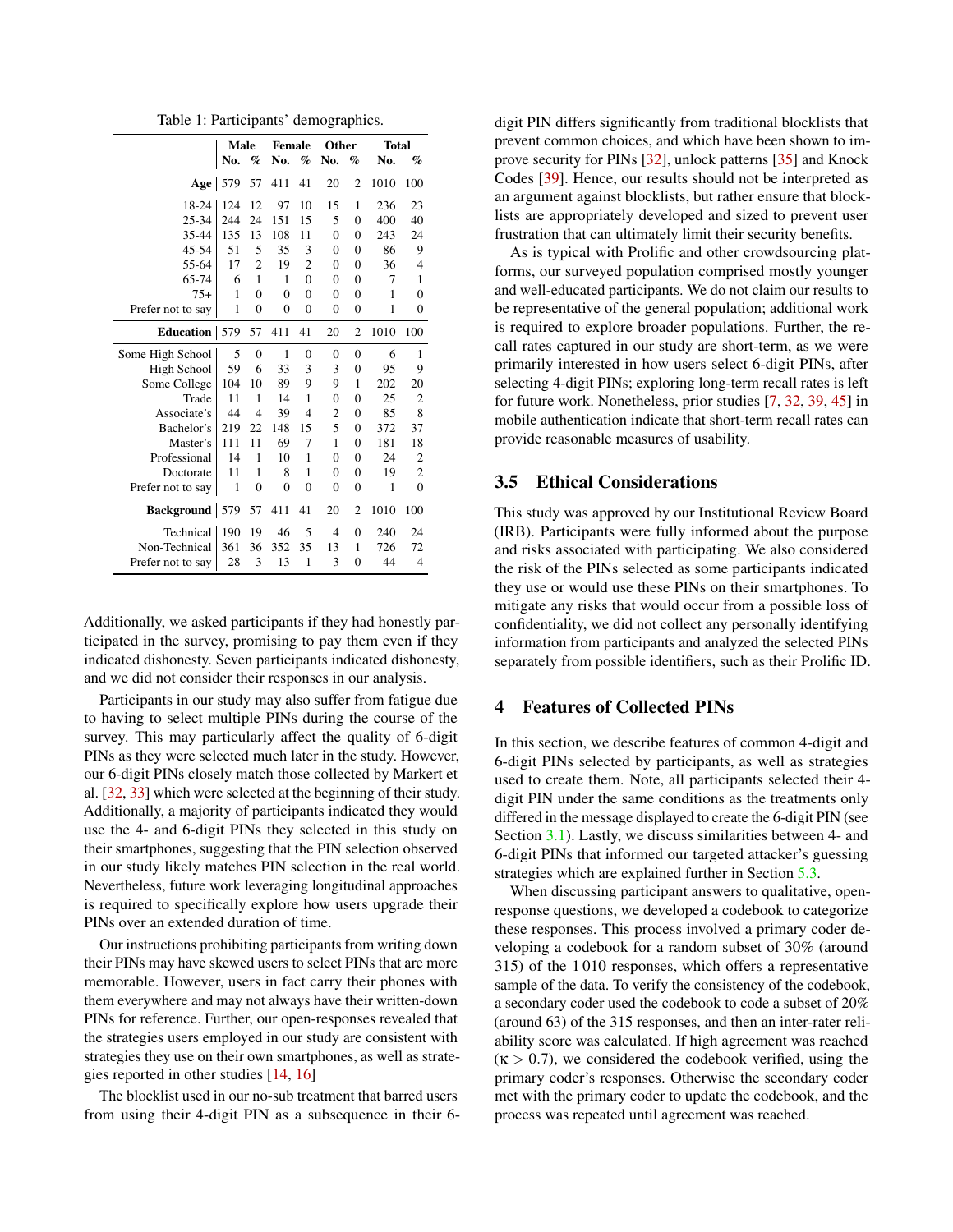<span id="page-5-0"></span>Table 2: Common 4-digit PINs (frequency in brackets).

| <b>Treatment</b> | 4-digit PINs                                      |
|------------------|---------------------------------------------------|
| Neutral          | 6969 (4), 1379 (3), 2580 (3), 0852 (2), 1981 (2), |
|                  | 2525 (2), 1245 (2), 2021 (2), 1997 (2)            |
| <b>Breach</b>    | 2580 (4), 1995 (3), 2020 (3), 6969 (3), 0000 (2), |
|                  | 1470 (2), 1397 (2), 2543 (2), 7788 (2), 1234 (2)  |
| $No-suh$         | 1234 (7), 2580 (5), 2468 (3), 1111 (3), 1478 (3), |
|                  | 1973 (2), 4444 (2), 3578 (2), 1010 (2), 0921 (2)  |
| Security         | 1212 (4), 0000 (4), 1337 (3), 1397 (2), 1125 (2), |
|                  | 2486 (2), 1970 (2), 1379 (2)                      |
| Upgrade          | 1256 (3), 1313 (3), 6969 (3), 1337 (3), 1234 (3), |
|                  | 1776 (2), 2580 (2), 5858 (2), 1258 (2), 5683 (2), |
|                  | 2222 (2), 9876 (2), 0007 (2)                      |

Common 4-digit PIN Features The resulting codebook for [Q1](#page-16-0), which can be found in Appendix [B,](#page-17-3) revealed that most participants use different techniques to make their 4 digit PINs memorable. Similar to prior work [\[14,](#page-14-1) [16,](#page-14-11) [51\]](#page-15-4), participants mostly used important dates, particularly birthdays, when selecting 4-digit PINs. For instance, P68 said "I decided to use my birthday because it is something that I will never forget." The use of personal information such as subsets of phone numbers or addresses is also common, suggesting that an attacker who has access to such information can easily guess these PINs. For example, P387 used digits from a phone number: "Last 4 digits of phone numbers I know and use often." Other common techniques include selecting PINs that are easy to enter, or based on repetitions and keypad patterns. Perhaps unsurprisingly, participants did not mention security as being a driving factor in their choice of PIN, with only a few participants indicating that they selected PINs specifically such that they were difficult to guess. This confirms prior work where most users prefer convenience over security when selecting credentials [\[26,](#page-14-17) [29,](#page-14-18) [33\]](#page-15-5).

Participants' 4-digit PIN selection strategies are further confirmed by analyzing the actual PINs they selected (see Table [2\)](#page-5-0). In the neutral treatment, the most common PIN is 6969 (4) followed by 1379 (3) and 2580 (3), which all follow keypad patterns. While 2580 (4) is the most common PIN in the breach treatment, we find that years, such as 1995 (3) and 2020 (3), are also common, as well as 6969 (3). The most common PIN in no-sub is 1234 (7), an increasing sequence of the first four digits on the keypad. Other PINs that form patterns on the keypad for example 2580 (5), 2468 (3), and 1478 (3) are also common, as well as repetitions such as 1111 (3). In the security treatment, repetitions such as 1212 (4), 0000 (4), and 1337 (3) are very common, similar to the upgrade treatment, where 1313 (3), and 6969 (3) are the most popular. Sequences such as 1234 (3) are also common as well as PINs that form patterns on the keypad such as 1256 (3). Generally, we find that the most common 4-digit PINs in our study are similar to those observed in prior literature [\[14,](#page-14-1) [51\]](#page-15-4).

<span id="page-5-1"></span>Table 3: Common 6-digit PINs (frequency in brackets).

| <b>Treatment</b> | 6-digit PINs                                    |
|------------------|-------------------------------------------------|
| Neutral          | 123456 (4), 121212 (3), 062488 (2), 159357 (2), |
|                  | 654321 (2), 456789 (2), 085213 (2)              |
| <b>Breach</b>    | 139755 (2), 696969 (2), 778899 (2)              |
| No-sub           | 123456 (8), 134679 (3), 147896 (3), 135790 (2), |
|                  | 222222 (2), 888888 (2)                          |
| Security         | 123789 (2), 666666 (2), 867530 (2)              |
| Upgrade          | 123456 (7), 696969 (3), 131313 (2)              |

Common 6-digit PIN Features In [Q6](#page-16-5), we asked participants about their selection strategies for a 6-digit PIN, and performed a qualitative analysis of the responses (codebook in Appendix  $\bf{B}$ ). The coding revealed that most participants create memorable 6-digit PINs, similar to 4-digit PINs. Again participants appear to mostly use dates, more specifically different variations of their birthdays. P7, e.g., mentions using their birthday even though it makes the PIN inherently insecure: "It's my birthday; I know, that's basically zero security." P7 further elaborated that it makes the PIN memorable: "It's my birthday, [therefore it's] easy to remember."

The use of personal information, such as phone numbers, addresses, or favorite numbers is another common technique, with P247 saying "I am using [the] last 6 digit[s] of my phone number." Keypad patterns are also common, as well as reuse of previously created 6-digit PINs. Unless they were in the nosub treatment, many participants also indicate modifying their 4-digit PIN. We will describe in Section [5.3](#page-8-0) how we leveraged this information to build a targeted attacker for 6-digit PINs.

Participants' 6-digit PIN strategies are once again con-firmed when we analyze the PINs they selected (see Table [3\)](#page-5-1), with sequences and repetitions being widely used. In the neutral treatment, sequences such as 123456 (4) and repetitions like 121212 (3) comprise the most common PINs, as is the case in breach where 696969 (2), and 778899 (2) are the most common. 123456 (8) is overwhelmingly popular in the no-sub treatment, perhaps as a result of users getting frustrated when subsequences of their 4-digit PIN are blocked. Other common PINs in this treatment such as 134679 (3), 147896 (3), and 135790 (2) follow a pattern on the keypad, with repetitions such as 222222 (2) and 888888 (2) being common as well. In security, patterns, e.g., 123789 (2) and repetitions such as 666666 (2) are common while in upgrade, the sequential PIN, 123456 (7) is by far the most popular. Still, repetitions such as 696969 (3) and 131313 (2) are also common.

Generally, the 6-digit PINs selected in the security and breach treatments are slightly more unique, with the most common 6-digit PIN only selected twice. In the the other treatments, the most common 6-digit PIN appears at least four times. While this possibly indicates that security-oriented upgrade messages are beneficial for security, 6-digit PINs selected were not meaningfully different from 4-digit PINs overall, suggesting limited security benefits of 6-digit PINs over 4-digit PINs, confirming prior work [\[32,](#page-14-0) [33,](#page-15-5) [51\]](#page-15-4).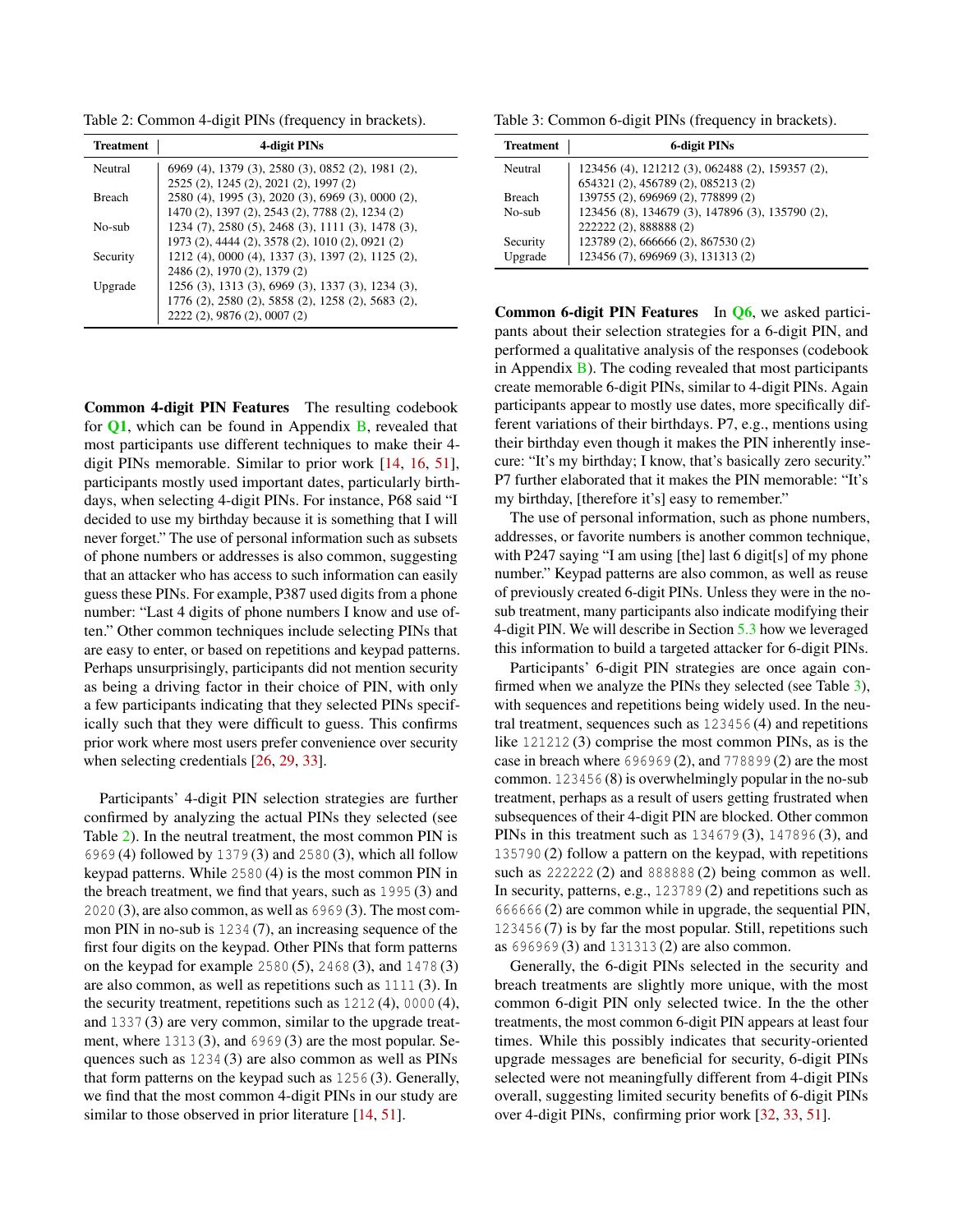|                     | <b>Treatment</b> |               |                                         |                |              |  |  |
|---------------------|------------------|---------------|-----------------------------------------|----------------|--------------|--|--|
|                     | <b>Neutral</b>   | <b>Breach</b> | <b>Security</b>                         | <b>Upgrade</b> | <b>Total</b> |  |  |
| <b>Modification</b> |                  |               | $n = 201$ $n = 203$ $n = 200$ $n = 201$ |                | $n = 805$    |  |  |
| Appends             | 71               | 80            | 68                                      | 93             | 312          |  |  |
| Prepends            | 14               | 14            | 14                                      | 14             | 56           |  |  |
| Insertions*         | 15               |               |                                         | 18             | 44           |  |  |
| None of the above   | 107              | 110           | 114                                     | 85             | 416          |  |  |

<span id="page-6-0"></span>Table 4: Frequency of the most common PIN modifications; no-sub is excluded as these modifications were disallowed.

 $\star$ : excluding appends and prepends.

Similarities between 4- and 6-digit PINs In comparing the open responses from  $Q1$  and  $Q6$ , as well as the PINs selected, we find that most participants use similar strategies for creating both 4- and 6-digit PINs. This includes using subsets of personal information such as phone numbers and addresses, repetitions, and important dates. Most participants describe doing so to make the PINs easier to remember. When allowed, many participants chose to incorporate their 4-digit PIN into their 6-digit PIN, often by adding two digits to their chosen 4-digit PIN. For example, P204 said "I used the same first four digits as the last time, but added a couple more at the end" while P227 added that it is "the same PIN, just longer."

Table [4](#page-6-0) describes how often participants chose to append, prepend, or insert digits to their 4-digit PIN to create their 6-digit PIN. In cases where a modification could be either an append or prepend, as in  $1111 \rightarrow 111111$ , we counted it for both categories. The common modifications observed form the bases for the targeted attacker's guessing strategies. While restricting the use of the 4-digit PIN in creating the 6-digit PIN is a tempting technique to restrict such behavior, we find that this may actually decrease the quality of the 6-digit PINs, leading to more guessable and insecure PINs. We will discuss this in more detail in the following Section [5.](#page-6-1)

### <span id="page-6-1"></span>5 Security Analysis

In this section, we discuss the security analysis of the 4- and 6-digit PINs selected by participants in the study. We begin by describing the datasets that are used to train the three attacker models considered: two untargeted attackers and one targeted attacker. For the untargeted attacker model, we first consider the perfect knowledge scenario where the attacker has complete knowledge of the distribution of the PINs being guessed, and then we consider a simulated attacker that guesses PINs by using a known distribution of PINs, such as a leaked dataset. Finally, we present the results of a targeted, simulated attacker that has knowledge of the 4-digit PIN the target selected in attempting to guess their 6-digit PIN.

In each of the attacker models, we are primarily concerned with the security of PINs against a throttled, online attack where the attacker only has a limited number of attempts to guess the PIN and access the device. An offline, unlimited attacker, typically considered for password guessability, is not

meaningful for PINs as the small credential space (10 000 4-digit PINs and 1 000 000 6-digit PINs) would be trivially cracked. Hence, Android and iOS limit the number of incorrect attempts to unlock the phone before implementing extensive delays, on the order of minutes or hours. If sufficient incorrect guesses are made, the device could even be wiped and deactivated. On iOS, this occurs after 10 incorrect guesses, and on Android, an attacker can attempt 30 guesses in roughly one hour before experiencing significant delays between attempts. Therefore, we consider an attack successful if it can be completed within 10 to 30 guessing attempts.

### 5.1 Datasets

For the untargeted and targeted simulated attackers, the guessing model requires knowledge of known distribution of PINs. To train the 4-digit PIN models, we used a dataset collected by Daniel Amitay [\[2\]](#page-13-6), so called Amitay dataset, released by Amitay as part of an iOS app that mimicked a lockscreen. The Amitay dataset contains 204 432 4-digit PINs [\[2\]](#page-13-6) from users. Prior work suggests, that for a simulated attacker, the Amitay dataset is perhaps the most realistic and offers a significant advantage over PINs derived from leaked password datasets [\[32,](#page-14-0) [33\]](#page-15-5). We confirm this in our study (see Figure [4\)](#page-8-1).

When guessing 6-digit PINs, there is no analogous dataset to use, and as such we use 6-digit PINs that were extracted from numeric sequences in the RockYou passwords leak [\[19\]](#page-14-19). A 6-digit PIN was determined when an exact sequence of 6 digits was found in a password, such as 123456 from the password love123456done, but not the PIN 123456 nor 234567 from the password love1234567done. The same approach has been used by Bonneau et al. [\[14\]](#page-14-1), Wang et al. [\[51\]](#page-15-4), and Markert et al. [\[32,](#page-14-0) [33\]](#page-15-5) to study 6-digit PINs in prior research. We refer to this dataset as the RockYou dataset.

### <span id="page-6-2"></span>5.2 Untargeted Attacker

We first use an untargeted attacker to analyze 4- and 6-digit PINs. We describe this attacker model as "untargeted" as it treats all victims equally with respect to the guessing strategy. We consider two variations of this attacker: first, a *perfect knowledge attacker* that knows the exact distribution of the PINs to guess, providing an upper bound on the guessing performance for an untargeted attacker, and second, a simulated attacker that uses a training dataset of PINs to guess an unknown set of PINs. The training datasets comprise of 4-digit PINs from the Amitay dataset and 6-digit PINs from the RockYou dataset, as described earlier. The guessing order is determined by sorting the training dataset of PINs in frequency order, guessing the most frequent PIN first. When two PINs have the same frequency, ties are broken using a Markov model, as described and recommended in prior work [\[17\]](#page-14-20).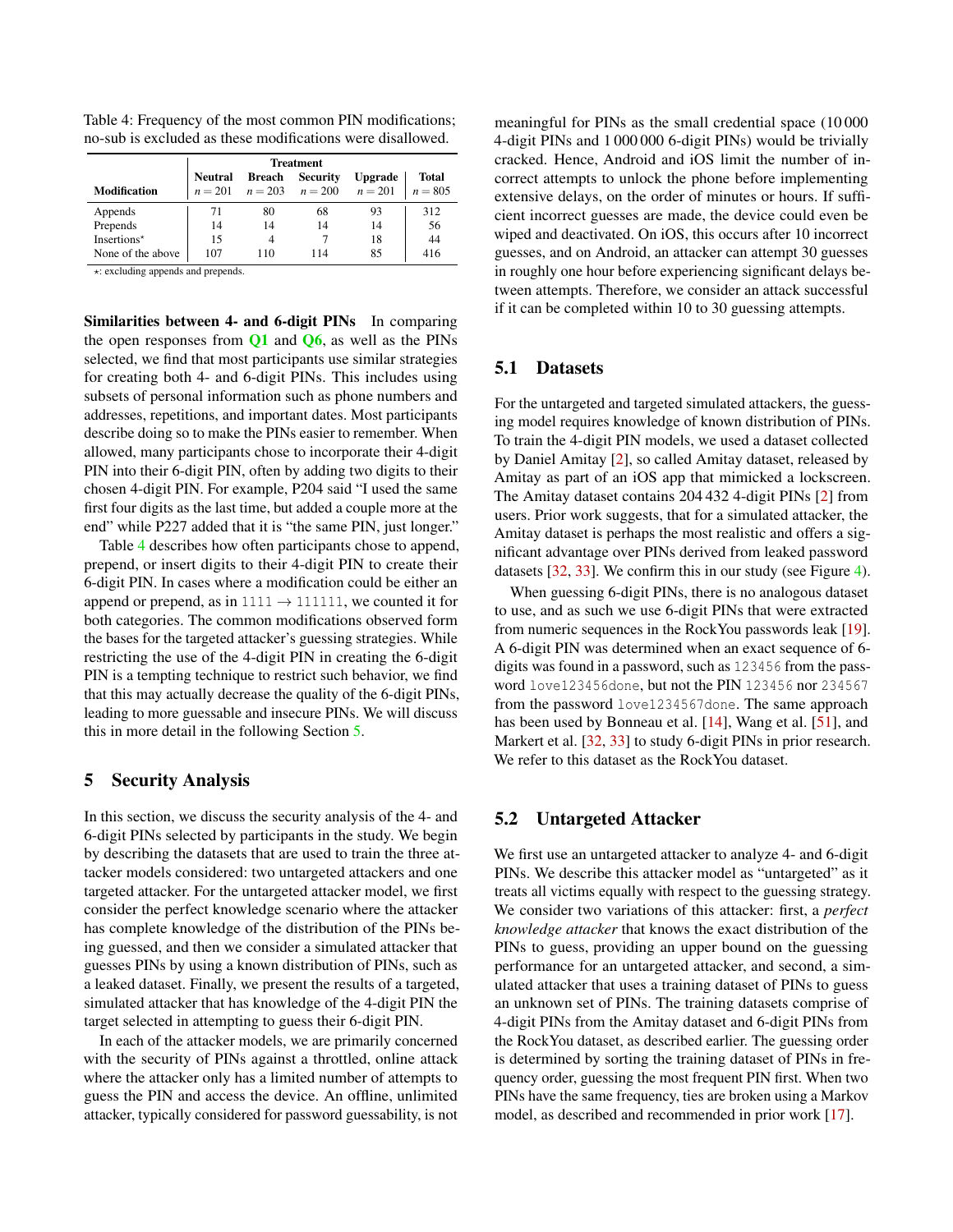Table 5: Guessing performance of a perfect knowledge attacker.

<span id="page-7-0"></span>

|                  | Throttled Attack $(\% )$ |             |                |         |         | <b>Unthrottled Attack (Bits)</b> |         |              |           |         |         |           |         |                   |
|------------------|--------------------------|-------------|----------------|---------|---------|----------------------------------|---------|--------------|-----------|---------|---------|-----------|---------|-------------------|
|                  |                          | $\lambda_3$ | $\lambda_{10}$ |         |         | $\lambda_{30}$                   |         | $H_{\infty}$ | $G_{0.1}$ |         |         | $G_{0.3}$ |         | $\tilde{G}_{0.5}$ |
| <b>Treatment</b> | 4-digit                  | 6-digit     | 4-digit        | 6-digit | 4-digit | 6-digit                          | 4-digit | 6-digit      | 4-digit   | 6-digit | 4-digit | 6-digit   | 4-digit | 6-digit           |
| Neutral          | 4.5%                     | $4.5\%$     | 11.0%          | 10.0%   | 21.0%   | $20.0\%$                         | 5.64    | 5.64         | 6.49      | 6.71    | 7.55    | 7.61      | 7.87    | 7.90              |
| <b>Breach</b>    | 5.0%                     | $3.0\%$     | 12.5%          | 6.5%    | 22.5%   | 16.5%                            | 6.06    | 6.64         | 6.32      | 7.48    | 7.46    | 7.80      | 7.82    | 8.01              |
| No-sub           | $7.0\%$                  | 7.0%        | 14.5%          | 12.0%   | 24.5%   | 22.0%                            | 4.84    | 4.64         | 5.90      | 5.97    | 7.32    | 7.49      | 7.75    | 7.84              |
| <b>Security</b>  | 5.5%                     | $3.0\%$     | 11.5%          | 6.5%    | 21.5%   | 16.5%                            | 5.64    | 6.64         | 6.32      | 7.48    | 7.52    | 7.80      | 7.85    | 8.01              |
| <b>Upgrade</b>   | $4.5\%$                  | $6.0\%$     | 12.5%          | 9.5%    | 24.0%   | 19.5%                            | 6.06    | 4.84         | 6.32      | 6.85    | 7.36    | 7.64      | 7.77    | 7.92              |

Perfect Knowledge Attacker Table [5](#page-7-0) presents the perfect knowledge attacker results, for both 4- and 6-digit PINs. Note, all participants selected their 4-digit PIN under the same conditions as the treatments only differed in the message displayed to upgrade to 6 digits (see Section [3.1\)](#page-2-1). To fairly compare the treatments with different number of examples, we randomly down-sampled all treatments to the size of the smallest treatment, i.e., security. We use the β*-success-rate* and  $\alpha$ -guesswork metrics defined by Bonneau [\[13\]](#page-14-3) to assess the performance of our perfect knowledge attacker in both a throttled and an unthrottled scenario.

The β-success-rate refers to the percentage of PINs guessed after β guesses. Therefore, it describes an attacker who is constrained in the number of guesses they can make. Presented as  $\lambda_{\beta}$  in Table [5,](#page-7-0) we find that 6-digit PINs do not meaningfully differ from 4-digit PINs in terms of security, confirming prior research [\[32,](#page-14-0) [33,](#page-15-5) [51\]](#page-15-4). Using the neutral treatment for a fair comparison, the attacker's success rate slightly reduces from 21.0% (4-digit) to 20.0% (6-digit) of PINs guessed after 30 guesses. However, the scenarios in the treatment appear to effect the security of 6-digit PINs, with those selected in the breach and security treatments appearing harder to guess compared to the neutral treatment. For example, when making up to 30 guesses, a perfect knowledge attacker's success rate decreases from 22.5% (4-digit) down to 16.5% (6-digit) in the breach treatment while in the security treatment, the attacker's performance reduces from 21.5% (4-digit) to 16.5% (6-digit) of PINs successfully guessed. This suggests that security-oriented upgrade messages can improve the security of user-selected PINs during upgrades.

Interestingly, for a perfect knowledge attacker, we do not find meaningful security benefits in blocking participants' 4 digit PINs appearing as a subsequence in their 6-digit PINs. The attacker guesses a similar fraction (7.0%) of both 4- and 6-digit PINs after 3 guesses. When making up to 10 guesses, the attacker's performance slightly reduces from 14.5% (4 digit) to 12.0% (6-digit) of PINs successfully guessed, and from 24.5% (4-digit) to  $22.0\%$  (6-digit) when making up to 30 guesses. This attacker also appears to guess more 6-digit PINs in this treatment compared to all other treatments. However, it must be noted that 4-digit PINs selected in this treatment were also more easily guessable compared to other treatments. Nonetheless, blocking participants' 4-digit PIN subsequences

in the 6-digit PIN had limited security improvement, sometimes leading to more guessable 6-digit PINs.

The  $\alpha$ -guesswork models an attacker unconstrained in the number of guesses they can make. It measures the amount of "work" in bits of entropy, required to guess an  $\alpha$  fraction of the PINs in the target dataset (i.e., how difficult it is to guess a certain fraction of the PINs). A higher entropy means the attacker requires more guess work and therefore, the PINs are more secure. Our unthrottled perfect knowledge attacker results are indicated by  $G_{\alpha}$  in Table [5.](#page-7-0)

Similar to the throttled attacker results, we find that 6-digit PINs selected are not meaningfully more secure than the 4 digit PINs. In the neutral treatment, the attacker needs 7.90 bits to guess half of the 6-digit PINs, a small increase of 0.03 bits in comparison to guessing a similar fraction of 4-digit PINs. However, we once again find that security-oriented upgrade messages can be helpful, with this attacker requiring 0.16 more bits in security, and 0.19 more bits in breach to guess half of the 6-digit PINs compared to 4-digit PINs.

At the same time, it appears that an unthrottled attacker often requires less "work" to guess 6-digit PINs in the nosub treatment compared to all other treatments. Particularly interesting, this attacker requires less "work" (0.20 bits) to guess the most common 6-digit PIN (4.64) compared to the most common 4-digit PIN (4.84) in this treatment. This suggests that blocking subsequences of users' 4-digit PINs in their 6-digit PINs does not necessarily increase security of the selected 6-digit PINs for an unthrottled attacker; in fact, it may make the 6-digit PINs less secure, particularly if the 4-digit PINs were already reasonably secure. These results are further confirmed by the simulated attacker below.

**Simulated Attacker** Figure [4](#page-8-1) shows the simulated attacker results for 4-digit PINs, as well as 6-digit PINs in the neutral treatment (○). Note that all participants selected 4-digit PINs under the same conditions, and the differentiation by treatment is only to provide a point of comparison to the upgraded 6-digit PIN. Figure [4a](#page-8-1) shows the performance of this attacker when using the Amitay dataset to guess 4-digit PINs and RockYou to guess 6-digit PINs while Figure [4b](#page-8-1) shows the attacker performance when using RockYou to guess both 4 and 6-digit PINs. Our results confirm prior work [\[32,](#page-14-0) [33\]](#page-15-5) that has shown that the Amitay dataset performs significantly bet-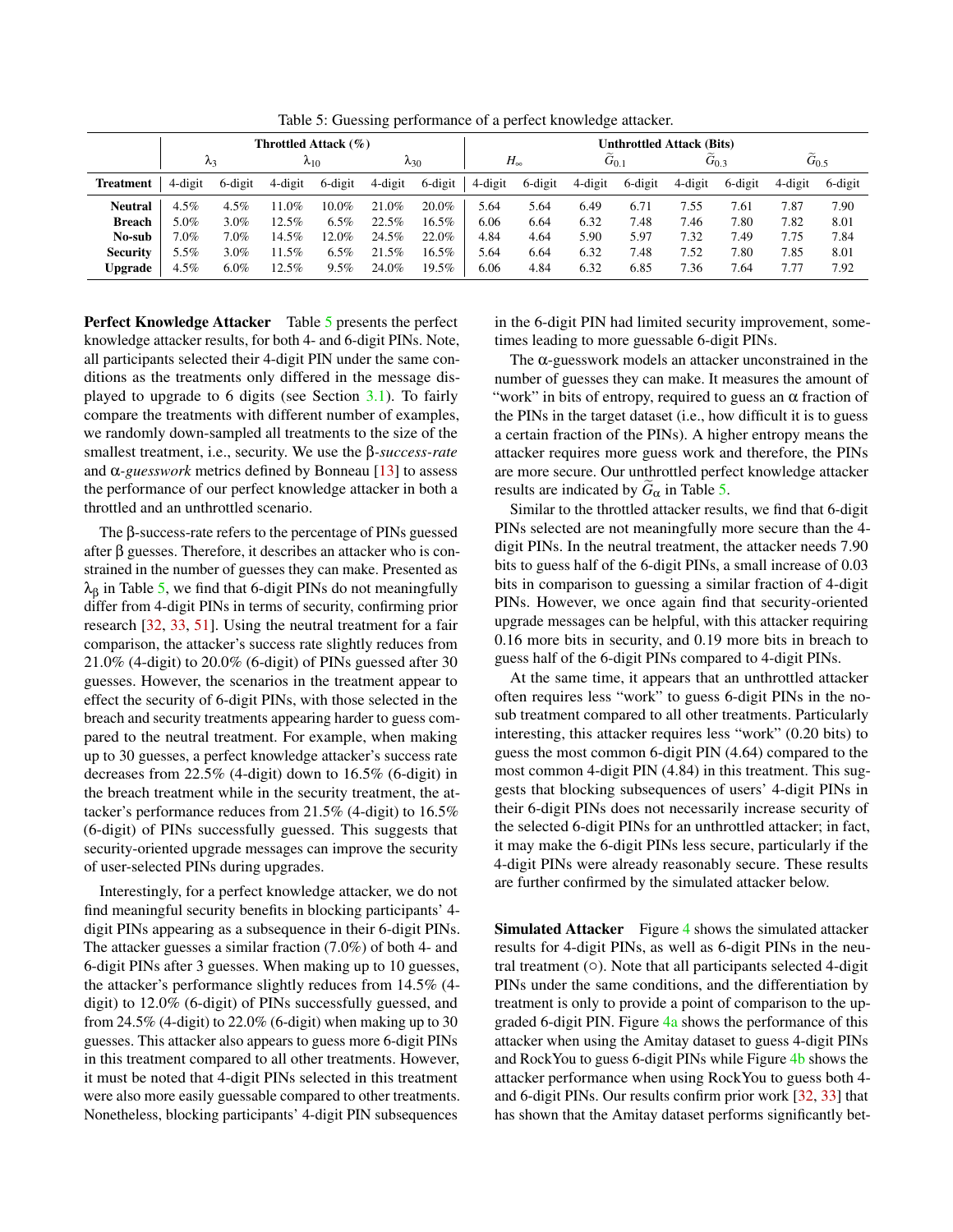<span id="page-8-1"></span>

Figure 4: Performance of an untargeted simulated attacker when guessing 4- and 6-digit PINs.

ter at guessing 4-digit PINs. Hence, we base our discussions on Figure [4a](#page-8-1) as we assume an attacker would use the best training material. The untargeted simulated attacker performs similarly across breach  $(\times)$ , upgrade ( $\Box$ ), and security ( $\Box$ ), but slightly better in no-sub  $(*)$  and neutral  $(+)$  treatments.

These results further confirm that 6-digit PINs are not meaningfully more secure than 4-digit PINs, in line with prior work [\[32,](#page-14-0) [33\]](#page-15-5). In fact, they are sometimes less secure. When making up to 10 guesses, the simulated attacker can guess 6.0% of 6-digit PINs in the neutral treatment (see Figure  $\frac{4a}{a}$ ), more than the 5.5% of 4-digit PINs guessed in the same treatment after a similar number of guesses. When making up to 30 guesses, the attacker guesses 10.4% of 6-digit PINs and 14.4% of 4-digit PINs. In other treatments, the performance of 4-digit PINs is similar to the neutral 6-digit PIN treatment recall that the selection of 4-digit PIN is unaffected by the treatment—where in some cases, the same fraction of 4-digit PINs are guessed as 6-digit PINs, or even fewer. Note that even when RockYou is used to guess both 4- and 6-digit PINs (see Figure [4b\)](#page-8-1), 6-digit PINs still remain insecure.

Similar to the perfect knowledge attacker, the treatments that involve a security priming, either breach or security, lead to PINs that are harder to guess, compared to the neutral, device upgrade, and no-sub treatments (see Figure  $6a$ ). After 30 guesses, the simulated attacker guesses 10.4% and 9.0% of 6 digit PINs in the neutral and upgrade treatments respectively, but only 4.5% and 4.4% of PINs in the security and breach treatments respectively. This suggests that security-oriented upgrade messages can encourage selection of secure PINs.

Strikingly, the no-sub condition leads to the most guessable 6-digit PINs in the untargeted simulated attacker model when making up to 30 guesses. Likely, as participants could not use subsequences of 4-digit PINs they were familiar with due to the blocking, they fell back to less secure 6-digit PIN choices that were more common in the training dataset. This runs counter to our intuition about this treatment and indicates that some interventions, even when well-intentioned, can lead to unintended side effects.

<span id="page-8-2"></span>

Figure 5: Participants' responses to question [Q7](#page-16-6): "Is your 6-digit PIN related to your 4-digit PIN?"

We performed a  $\chi^2$  test to compare guessing 4-digit PINs using Amitay (see Figure [4a\)](#page-8-1) vs. 6-digit PINs using RockYou (see [6a\)](#page-10-0) in the untargeted throttled attacker setting for 3, 10, and 30 guesses. We find no significant differences across all treatments except in one case: when the attacker is making 30 guesses in the breach treatment, 4-digit PINs were significantly less secure than 6-digit PINs ( $\chi$  = 36.73,  $p$  = 0.02). When RockYou is used to guess both 4- and 6-digit PINs, there are no differences except in the neutral treatment. In this case, significantly less 4-digit PINs are guessed after 10  $(\chi = 30.51, p = 0.03)$  and 30 guesses ( $\chi = 40.05, p = 0.04$ ). Still, this suggests that most 6-digit PINs are not significantly different from 4-digit PINs in terms of their resistance against untargeted throttled attacks.

### <span id="page-8-0"></span>5.3 Targeted Attacker

Many participants indicated that their 6-digit PIN was related to their 4-digit PIN (see Figure [5\)](#page-8-2), except in the no-sub treatment. Motivated by this relationship, we developed a targeted attacker that assumes knowledge of the victim's 4-digit PIN prior to switching to a 6-digit PIN. We first describe the targeted guessing strategies and the guessing algorithm, Afterwards, we discuss the performance of this attacker.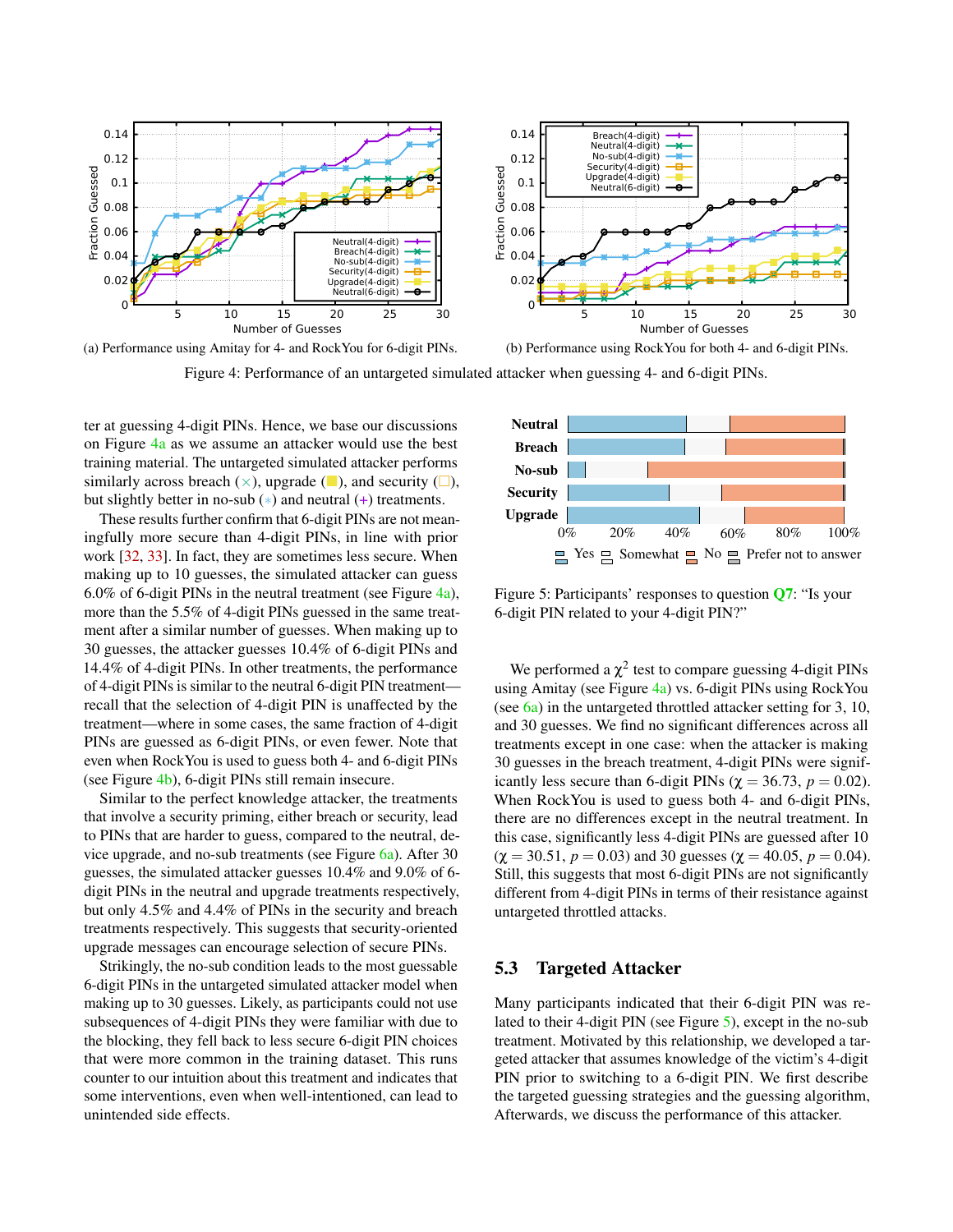<span id="page-9-0"></span>

| Algorithm 1 Targeted guessing for 6-digit PINs. |  |  |  |
|-------------------------------------------------|--|--|--|
|                                                 |  |  |  |

| $GuessingOrder \leftarrow [$                                                                                    |
|-----------------------------------------------------------------------------------------------------------------|
| <i>GuessStrategies</i> $\leftarrow$ Targeted strategies & collected 6-digit PINs with <i>Frequency</i> $\geq$ 2 |
| $UserPINs \leftarrow List$ of (4-digit, 6-digit) PINs for each user                                             |
| while NOT <i>UserPINs</i> == $\lceil \cdot \rceil$ do                                                           |
| $BestStrategyCount \leftarrow 0$                                                                                |
| $BestStrategy \leftarrow None$                                                                                  |
| for S in GuessStrategies do                                                                                     |
| $CorrectGuessesS \leftarrow$ Number of correct guesses S could make in UserPINs                                 |
| <b>if</b> Correct Guesses $S > BestStrategyCount$ then                                                          |
| $BestStrategyCount \leftarrow CorrectGuessesS$                                                                  |
| $BestStrategy \leftarrow S$                                                                                     |
| end if                                                                                                          |
| end for                                                                                                         |
| <b>if</b> BestStrategyCount == 0 <b>then</b>                                                                    |
| break                                                                                                           |
| else                                                                                                            |
| Guessing Order.append(Best Strategy)                                                                            |
| $UserPINs \leftarrow UserPINs NOT$ guessed by BestStrategy                                                      |
| end if                                                                                                          |
| end while                                                                                                       |
| $RockYou \leftarrow$ List of 6-digit PINs from RockYou in descending frequency order                            |
| for PIN in RockYou do                                                                                           |
| <b>if</b> NOT PIN in GuessingOrder then                                                                         |
| GuessingOrder.append(PIN)                                                                                       |
| end if                                                                                                          |
| end for                                                                                                         |
| return GuessingOrder                                                                                            |
|                                                                                                                 |

Targeted Guessing Strategies As a targeted attacker model is novel in this space, we develop a set of guessing strategies based on analyzing how participants upgrade from 4- to 6-digit PINs. Importantly, for each strategy, we remove the example of the victim's 4-digit and 6-digit PIN pairs to avoid over-fitting. The attacker, however, is assumed to have broad knowledge of how users upgrade their PINs and the distribution of the 6-digit PINs based on the collected sample data, but not the 6-digit PIN of the victim being targeted.

As shown in Table [4,](#page-6-0) appending digits to the 4-digit PIN is the most common strategy for upgrading to a 6-digit PIN, followed by prepends and insertions. We additionally observe cases where all the 4 digits from the 4-digit PIN appear in the 6-digit PIN, but not in order. As such, a targeted attacker should leverage these patterns in generating 6-digit guesses from 4-digit PINs. We also observed that only certain digit sequences, such as 00, were commonly appended or prepended, so the attacker does not need to exhaust the space of possible additions to the 4-digit PIN, but rather just consider the most common cases. More specifically, we consider the following strategies when generating our initial guess order:

- 1. Targeted Appends: The attacker considers the structure of the 4-digit PIN and assumes the target appended either: (a) the first two digits, for example,  $1234 \rightarrow 123412$ (occurring  $45\times$ ); (b) the last two digits repeated, for example, 1234  $\rightarrow$  123434 (40×); (c) the last digit twice, for example,  $1234 \rightarrow 123444$  (29×); and, (d) the innertwo digits, for example,  $1234 \rightarrow 123423$  (15 $\times$ ).
- 2. Common Appends: The target appends a two-digit sequence to their 4-digit PIN. The most popular appends observed in the data are 00 (occurring  $24\times$ ), 69 ( $21\times$ ),

<span id="page-9-1"></span>

| Table 6: First 30 guesses made by the targeted attacker. If a |  |
|---------------------------------------------------------------|--|
| strategy generated a duplicate PIN, that PIN was skipped.     |  |

| <b>Strategy</b>             | <b>Guessing Strategy</b> | <b>Guesses</b> |
|-----------------------------|--------------------------|----------------|
| Append first two digits     | Targeted Append          | 45             |
| 123456                      | Collected PINs           | 21             |
| Append the last digit twice | <b>Targeted Append</b>   | 20             |
| Append 69                   | Common Append            | 16             |
| Append 00                   | Common Append            | 15             |
| Append the last two digits  | <b>Targeted Append</b>   | 13             |
| Append 11                   | Common Append            | 9              |
| Append 12                   | Common Append            | 8              |
| Append 36                   | Common Append            | 8              |
| Append 99                   | Common Append            | 8              |
| Append 55                   | Common Append            | 7              |
| Append 88                   | Common Append            | 6              |
| Append the inner two digits | <b>Targeted Append</b>   | 5              |
| 654321                      | Collected PINs           | 5              |
| 159357                      | Collected PINs           | 5              |
| Prepend 00                  | Common Prepend           | $\overline{4}$ |
| 123789                      | Collected PINs           | $\overline{4}$ |
| 134679                      | <b>Collected PINs</b>    | $\overline{4}$ |
| Append 13                   | Common Append            | 3              |
| 666666                      | Collected PINs           | 3              |
| 121212                      | Collected PINs           | 3              |
| 987654                      | Collected PINs           | 3              |
| 888888                      | Collected PINs           | 3              |
| 456789                      | Collected PINs           | 3              |
| 147258                      | Collected PINs           | 3              |
| 147369                      | Collected PINs           | 3              |
| 147896                      | Collected PINs           | 3              |
| 867530                      | <b>Collected PINs</b>    | 3              |
| 222222                      | <b>Collected PINs</b>    | $\overline{c}$ |
| 696969                      | <b>Collected PINs</b>    | $\overline{2}$ |

11 (13×), 12 (11×), 99 (9×), 36 (9×), 88 (8×), 55 (8×), and 13  $(8 \times)$ . Therefore, the attacker appends these sequences, for example,  $1234 \rightarrow 123400$ ,  $123469$ , etc.

- 3. Common Prepends: The target prepends a two-digit sequence to their 4-digit PIN. The only common prepending sequence observed was 00, specifically  $1234 \rightarrow 001234$  (occurring 8×).
- 4. Distribution of 6-digit PINs: The attacker knows the distribution of 6-digit PINs selected by other participants. Some of the most common 6-digit PINs observed in our data include 123456 (occurring  $21 \times$ ), 696969 (7 $\times$ ), 121212 (5 $\times$ ), 654321 (5 $\times$ ) and 159357 (5 $\times$ ).

While other transformational patterns from 4-digit PINs to 6-digit PINs exist and were observed in the data, such as using keypad patterns, relying solely on these can lead to extraneous guesses that are not easily ordered in terms of their likelihood. Instead, we include the relatively conservative set of strategies discussed, and it is important to note that these techniques may represent a lower bound on the ability of a targeted attacker. There may be strategies that were not considered here that would be beneficial. However, even these conservative set of strategies greatly benefit a targeted attacker with just a limited number of guessing attempts.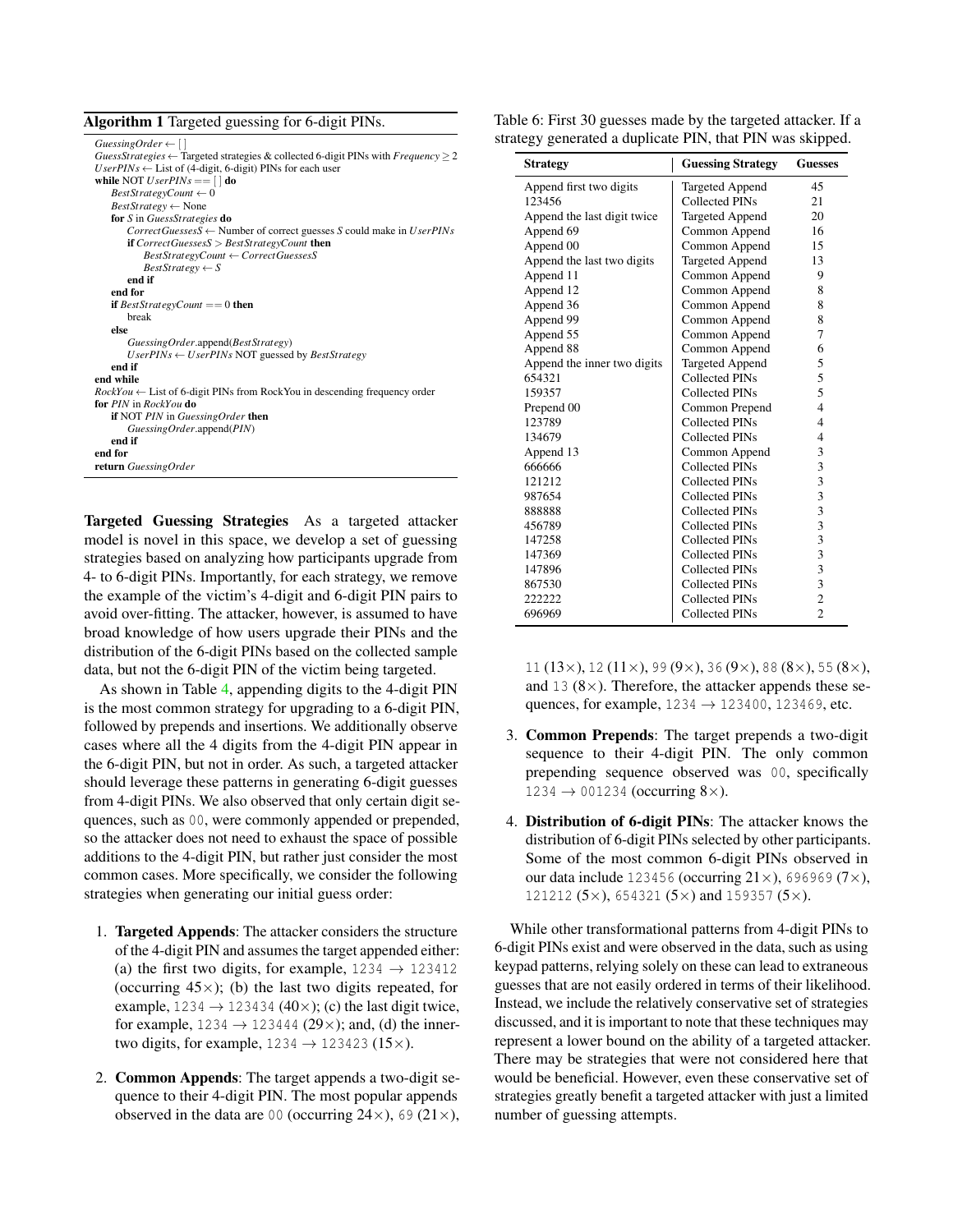<span id="page-10-0"></span>

Figure 6: Performance of an untargeted versus a targeted simulated attacker when guessing 6-digit PINs.

Targeted Guessing Algorithm The guessing order should be optimized to most advantage the attacker. Therefore, we determined the most optimal order for our initial guesses using the targeted strategies described earlier. This generated a set of 6-digit PINs to guess first, and if the PIN of the victim was not guessed within these set of guesses, we proceeded to guess using 6-digit PINs obtained from the RockYou dataset. Note that we excluded the 4- and 6-digit PIN pairs of the victim from our targeted strategies to avoid over-fitting.

For each of our targeted strategies, we determined the number of correct guesses that the strategy would make, focusing on guesses that had not been already made by any of the other strategies. Thereafter, we selected the strategy that made the next most correct guesses, breaking ties based on the PINs frequency rank in the RockYou dataset. We iteratively repeated this process until all the 6-digit PINs had been guessed. If the PIN could not be guessed using our targeted strategies, we used 6-digit PINs from the RockYou dataset to make further guesses. These PINs were ordered in a descending order of frequency. Algorithm [1](#page-9-0) provides high level pseudocode for our simulated targeted attacker.

Through this technique, we found that appending the first two digits of a user's 4-digit PIN was the most effective guessing strategy for their 6-digit PIN, as it could correctly guess 45 6-digit PINS (4.5% of the total number of the PINs and more than twice what would have been guessed by an untargeted attacker with a single guess). Guessing 123456, a common 6 digit PIN, yielded the next highest number of correct guesses from the remaining 6-digit PINs, followed by appending the last digit of the 4-digit PIN repeated. This was followed by appending 69, 00, the last two digits of the 4-digit PIN, 11, 12, 36, and 99. Table [6](#page-9-1) contains the initial 30 guesses made by the targeted attacker.

For each treatment, there are some PINs that are guessed relatively faster (see Table [6\)](#page-9-1), greatly benefiting the attacker. At the same time, some PINs are guessed later in the guessing order that would have been guessed sooner, disadvantaging the attacker. However, this has limited impact in the online

attack setting of mobile devices, where the attacker only has a few (10–30) attempts to guess the PIN. The benefits from correctly guessing more PINs sooner greatly outweigh guessing more PINs later, particularly for PINs that would have been guessed outside the throttled cutoff (over 30 guesses).

Using this analysis, the final targeted guessing algorithm generates an initial guessing order of 6-digit PINs using the targeted strategies we have described. The remaining guesses occur using 6-digit PINs obtained from the RockYou dataset, guessing in decreasing frequency order similar to the untargeted attacker model. In the no-sub treatment, the targeted attacker guesses using the RockYou dataset but skips 6-digit PINs that could not have been selected due to the treatment. It is again important to note that for each target, their 6-digit PIN is excluded from the training data used to guess possible 6-digit PINs that the target selected to avoid overfitting.

Targeted Guessing Performance Figure [6b](#page-10-0) shows the success rate of the targeted attacker in guessing a fraction of the 6-digit PINs after a certain number of attempts, and we observe large differences between treatments. The worst performing treatment is device upgrade, where after only 10 guesses, a targeted attacker is able to guess 26.4% of 6-digit PINs, compared to 4.5% guessed by an untargeted attacker. In contrast, this attacker guesses 18.2% of 6-digit PINs in the breach treatment, 18.0% in security, 15.9% in neutral and 8.8% in no-sub after a similar number of guesses. This is similar when making up to 30 guesses, with this attacker guessing 30.3% in upgrade, 24.6% in breach, 25.4% in neutral, 25.0% in security and 16.6% in the no-sub treatment. The attacker's performance slightly improves in the no-sub treatment since the attacker can skip 6-digit PINs that could not be selected by participants due to being blocked as part of the treatment.

We performed a  $\chi^2$  test to compare the guessing performance between a targeted and an untargeted attacker for 6 digit PINs in a throttled setting (3, 10 and 30 guesses). We find that a targeted attacker performs significantly better across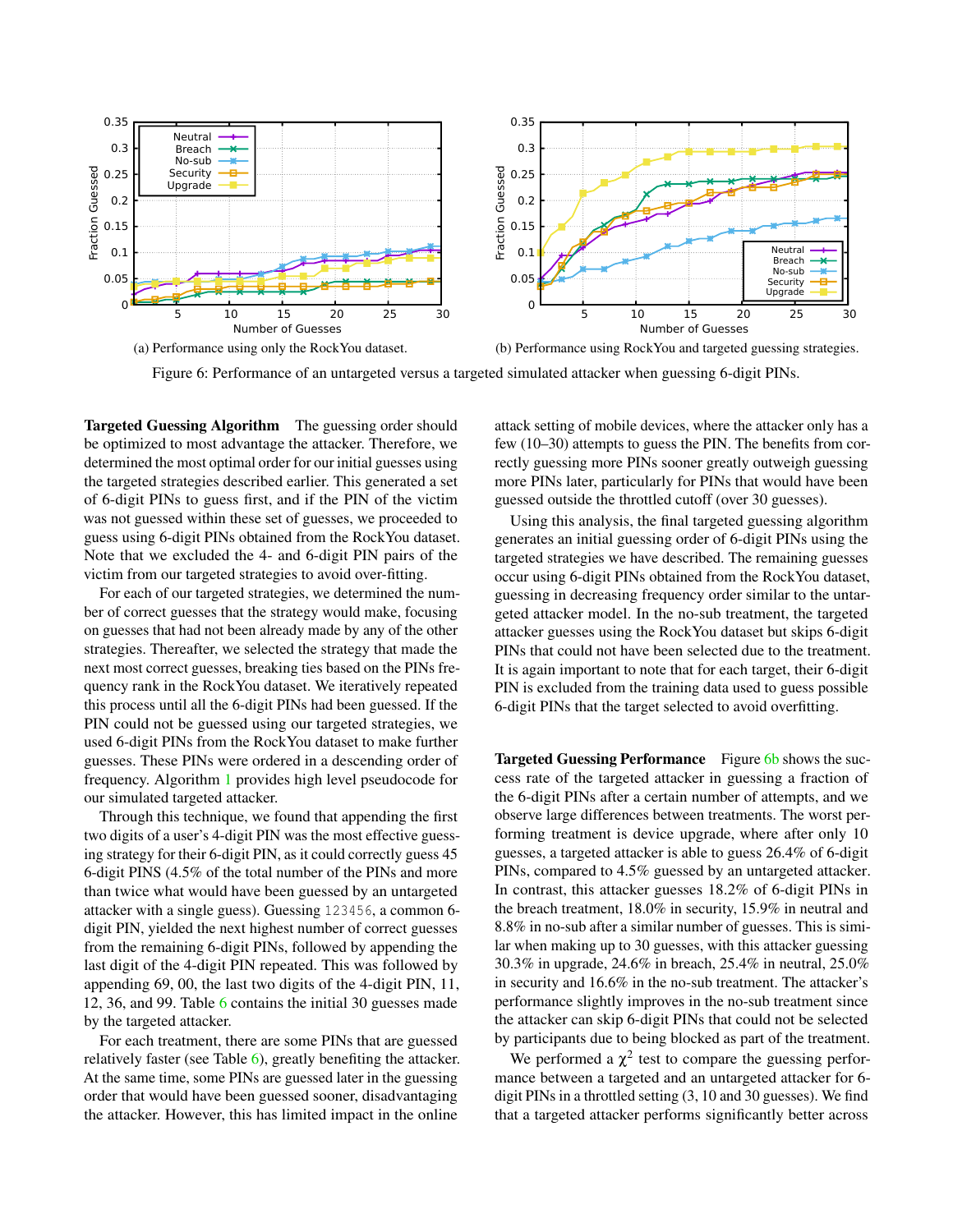<span id="page-11-0"></span>

Figure 7: Participants' perception of whether their 4- or 6-digit PIN is more secure, easier to remember, and easier to use.

all treatments except the no-sub treatment. This is not surprising as we prevented participants from selecting 6-digit PINs with subsequences of their 4-digit PINs in this treatment, and the slight improvement (see Figure [6\)](#page-10-0) was as a result of the targeted attacker having knowledge of the distribution of 6-digit PINs. These results are consistent when the targeted attacker is compared to an untargeted attacker that knows the distribution of 6-digit PINs selected by other participants.

These results suggest that encouraging upgrades, even when threats are clearly communicated, can result in 6-digit PINs that are easily guessable in the targeted attack setting (see Figure [6b\)](#page-10-0). While blocking subsequences of the 4-digit PIN offers protection from targeted attacks, it is also the worst performing treatment in the untargeted attack model (see Section [5.2\)](#page-6-2), and thus may not be a good solution. Instead, these results suggest that the security benefits of upgrading PINs from 4- to 6-digits are minimal, similar to the limited security benefit of policies that require users to change their passwords often. Users should instead be encouraged to select a secure PIN once, either 4- or 6-digit, rather than require upgrades. Where device upgrades are necessary, it is important to encourage users to protect their seemingly obsolete 4-digit PIN as it can leak information about their 6-digit PIN.

### 6 User Perception and Preference

In this section, we discuss user preferences and perceptions of their PINs with respect to security, memorability, and ease of use. The full set of codes is available in Appendix [B,](#page-17-3) and was developed using the same process outlined in Section [4.](#page-4-1)

User Perception We asked a set of questions to learn how users perceive the security, memorability, and ease of use of their PINs. We did this separately for participants' 4-digit  $(Q10 - Q13)$  $(Q10 - Q13)$  $(Q10 - Q13)$  $(Q10 - Q13)$  $(Q10 - Q13)$  and 6-digit PINs  $(Q15 - Q18)$  $(Q15 - Q18)$  $(Q15 - Q18)$  $(Q15 - Q18)$  $(Q15 - Q18)$  as well as in comparison to each other  $(Q22 - Q24)$  $(Q22 - Q24)$  $(Q22 - Q24)$  $(Q22 - Q24)$  $(Q22 - Q24)$ .

When asked about the security of their 4-digit PINs, most participants feel their choice is "secure" or "somewhat secure", ranging from 54% in the no-sub treatment to 61% in breach. Interestingly, participants in breach still perceive their 4-digit PIN as secure, despite being informed that someone else has learned this PIN. When asked to explain this in [Q11](#page-16-16), qualitative coding revealed that only a few participants consider that someone else has learned about their PIN. Instead, most participants believe their PIN is unlikely to be guessed as it is based on something personal. For example, P83 stated:

"It's secure because I don't think most people would guess that someone would use an old zip code as their PIN *[sic]* and that's minus one zero."

Participants in the security treatment, who have been explicitly told that their 4-digit PIN is insecure, provided more diverse reasons; 41% believed that their 4-digit PIN is "insecure" or "somewhat insecure;" 41% felt it is "somewhat secure" or "secure," and 18% were indecisive.

When asked about the security of their 6-digit PINs, participants perceived it as more secure, ranging from 62% in the no-sub to 73% in the breach treatment. Attributing higher security to 6-digit PINs continues when participants are asked to directly compare the two PINs. As can be seen in Figure [7,](#page-11-0) over 76% of participants in all the treatments felt their 6-digit PIN is much or slightly more secure than their 4-digit PIN.

For memorability, participants perceive their 4-digit PINs as more memorable. In response to  $Q12$ , 94% and 95% of participants in neutral and no-sub respectively felt their 4 digit PIN is "somewhat easy" or "easy to remember", with the numbers for security (93%) and upgrade (92%) being only marginally smaller. When directly comparing the two PINs, 52% of participants in upgrade to 63% in security perceive their 4-digit PIN as more memorable. The results for ease of use are similar, with over 60% of participants across treatments indicating their 4-digit PIN is "much easier" or "slightly easier to use" compared to their 6-digit PIN.

Our results indicate that users perceive their shorter 4-digit PINs to be more memorable and easier to use than their 6 digit PINs. While they perceive their 6-digit PINs to be more secure, our guessing results indicate that this is not the case, with 6-digit PINs being sometimes even more insecure.

User Preference Finally, we asked participants which PIN they are more likely to use and their reasons for that. Figure [8](#page-12-0) displays these results, with an overall tendency for participants in the neutral (54%), no-sub (58%), and upgrade treatment (58%) to prefer their 4-digit PIN. Participants who have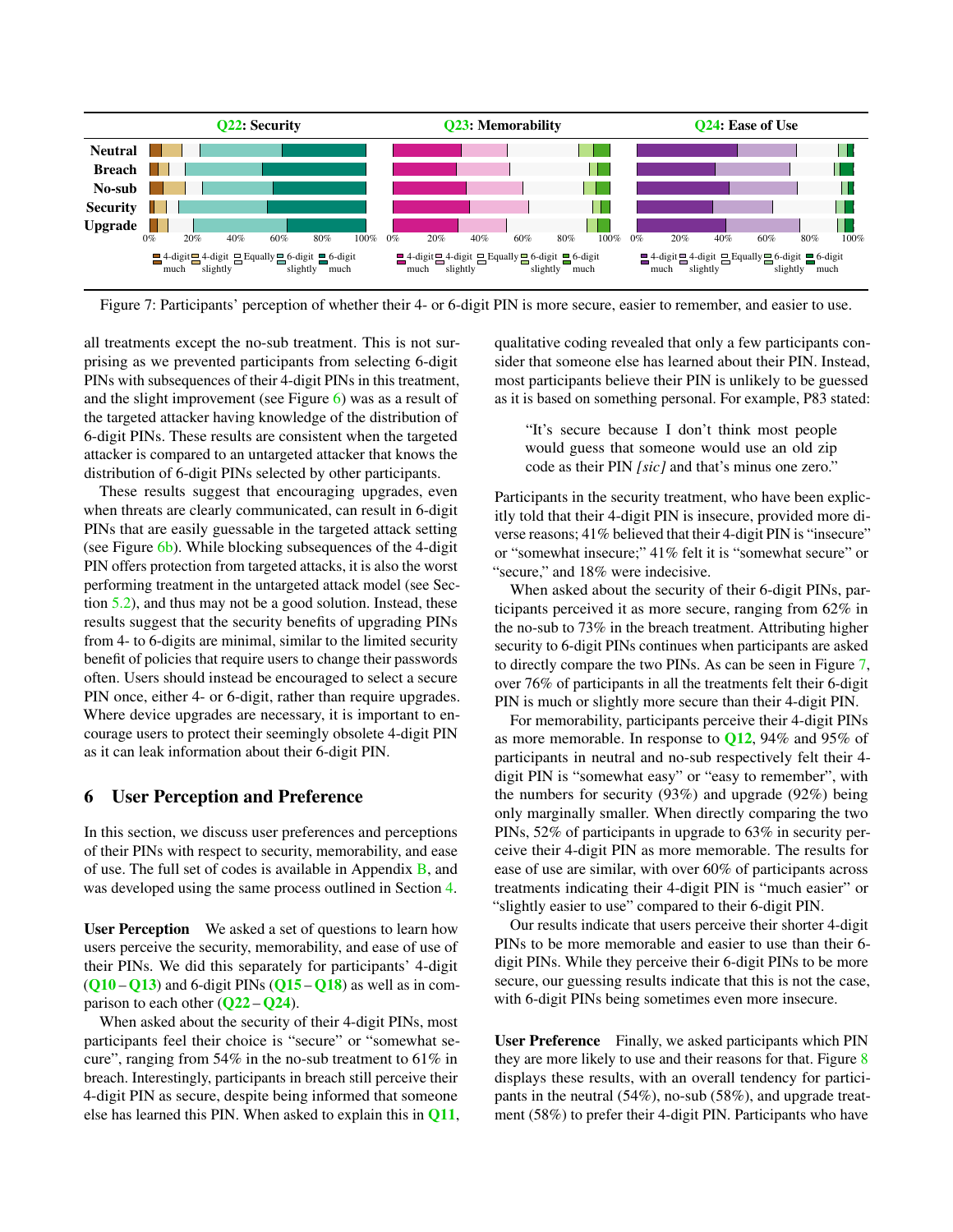<span id="page-12-0"></span>

Figure 8: Participants' responses to question [Q20](#page-16-15): "Which of the following are you more likely to use to secure your primary smartphone?"

been warned that their PIN has been breached or that their 4-digit PIN is easily guessable (secure treatment), tend to prefer their 6-digit PIN (54% in both the breach and security treatment). This is further confirmed by a  $\chi^2$  test ( $p = 0.02$ ), although the pairwise post-hoc tests did not show significant differences across treatments.

We qualitatively coded free responses describing the reasons for this preference  $(Q21)$  $(Q21)$  $(Q21)$ , with the resulting codebook (see Appendix [B\)](#page-17-3) revealing that almost all participants who prefer their 6-digit PIN think it is more secure. For instance, P11 said "I feel like the longer PIN is more secure just because it has more digits." Participants who opt for their 4-digit PIN, on the other hand, describe usability benefits, such as being easier or quicker to enter, with P1 saying:

"I would use it [4-digit PIN] over the other [6-digit PIN] because it is shorter and quicker. I don't worry about anyone getting into my phone."

Some participants also prefer their 4-digit PIN because they believe that the security it offers is sufficient or they are not worried, with P43 stating:

"I do not keep secure information on my smart phone. Therefore, I am not too concerned about security, and as a result consider the four digit PIN *[sic]* easier to remember and to utilize."

These results highlight the general misconception users have in terms of 6-digit PINs *always* offering an increased level of security in comparison to 4-digit PINs. Often, the reasoning users have when deciding against a 4-digit PIN in favor of a digit 6-PIN may be false. Based on our security analysis, system designers should carefully consider if the marginal security benefits of 6-digit PINs over 4-digit PINs outweigh their usability drawbacks before requiring upgrades.

### 7 Discussion

In this paper, we analyze the security of "upgraded" 6-digit PINs from 4-digit PINs for smartphone unlocking. We consider different circumstances of the upgrade and its impact on

6-digit PINs, including, and perhaps most relevantly, when a smartphone is upgraded with a new authentication policy. We find that 6-digit PINs are not significantly different from 4 digit PINs in terms of security, confirming prior work [\[32,](#page-14-0) [33\]](#page-15-5), and that security-oriented "upgrade" messages slightly improve security. However, when an attacker has knowledge of the 4-digit PIN used prior to the upgrade, the attacker's performance is greatly increased, and the device upgrade scenario leads to the most easily guessed 6-digit PINs.

In the rest of this section, we discuss the implications of these results and offer recommendations that can improve the security of user-selected PINs on mobile devices.

Misconception vs. Preference Similar to prior work on PINs [\[32,](#page-14-0) [33\]](#page-15-5), we find that user-selected 6-digit PINs are not significantly different from 4-digit PINs in terms of security. In fact, when a simulated attacker is making up to 10 guesses (the upper limit after which iOS devices block further access), 6-digit PINs are often more insecure than 4-digit PINs. A similar phenomenon is observed for Android unlock patterns by Aviv et al. [\[7\]](#page-13-0) where a larger grid size does not necessarily increase the security of selected patterns. At the same time, our qualitative results indicate a false sense of security when using a 6-digit PIN, where some participants believe that a 6-digit PIN is more secure in this context simply because it is longer. At the same time, though, most participants would prefer a 4-digit PIN when considering usability criteria, such as memorability and ease of use.

We believe that it is important to address the misconceptions of longer 6-digit PINs being strictly better than 4-digit PINs by not solely promoting 6-digit PINs during mobile device setup. Such efforts could help users better align priorities for usability *and* security. Moreover, if developers are reluctant to recommend 4-digit PINs, a relatively small blocklist (just 27 PINs) would be sufficient to ensure selection of 6-digit PINs that are more difficult to guess within the 10–30 attempt range [\[32,](#page-14-0) [33\]](#page-15-5). However, targeted blocklists may lead to worse security outcomes when selecting 6-digit PINs.

Side Effects of Blocking PIN Subsequences Blocklists have been shown to improve the security of passwords  $[28, 42, 42]$  $[28, 42, 42]$  $[28, 42, 42]$  $[28, 42, 42]$ [44,](#page-15-20) [53\]](#page-15-21), PINs [\[14,](#page-14-1) [30,](#page-14-15) [33\]](#page-15-5), Android unlock patterns [\[35\]](#page-15-0), and LG Knock Codes [\[39\]](#page-15-1), and as such, we wanted to explore how blocking subsequences of participants' 4-digit PINs impacts the security of 6-digit PINs. Counter intuitively, the 6-digit PINs selected with the no-sub blocklist led to the most easily guessable 6-digit PINs, when considering the untargeted attacker model. While these PINs were more secure against a targeted attacker, the general insecurity would suggest that such specific interventions that involve the 4-digit PIN may result in poor choices, as compared to simply nudging users with respect to security. Future work can explore how other blocklists, beyond those that prohibit common choices or subsequences during upgrades impact security and usability.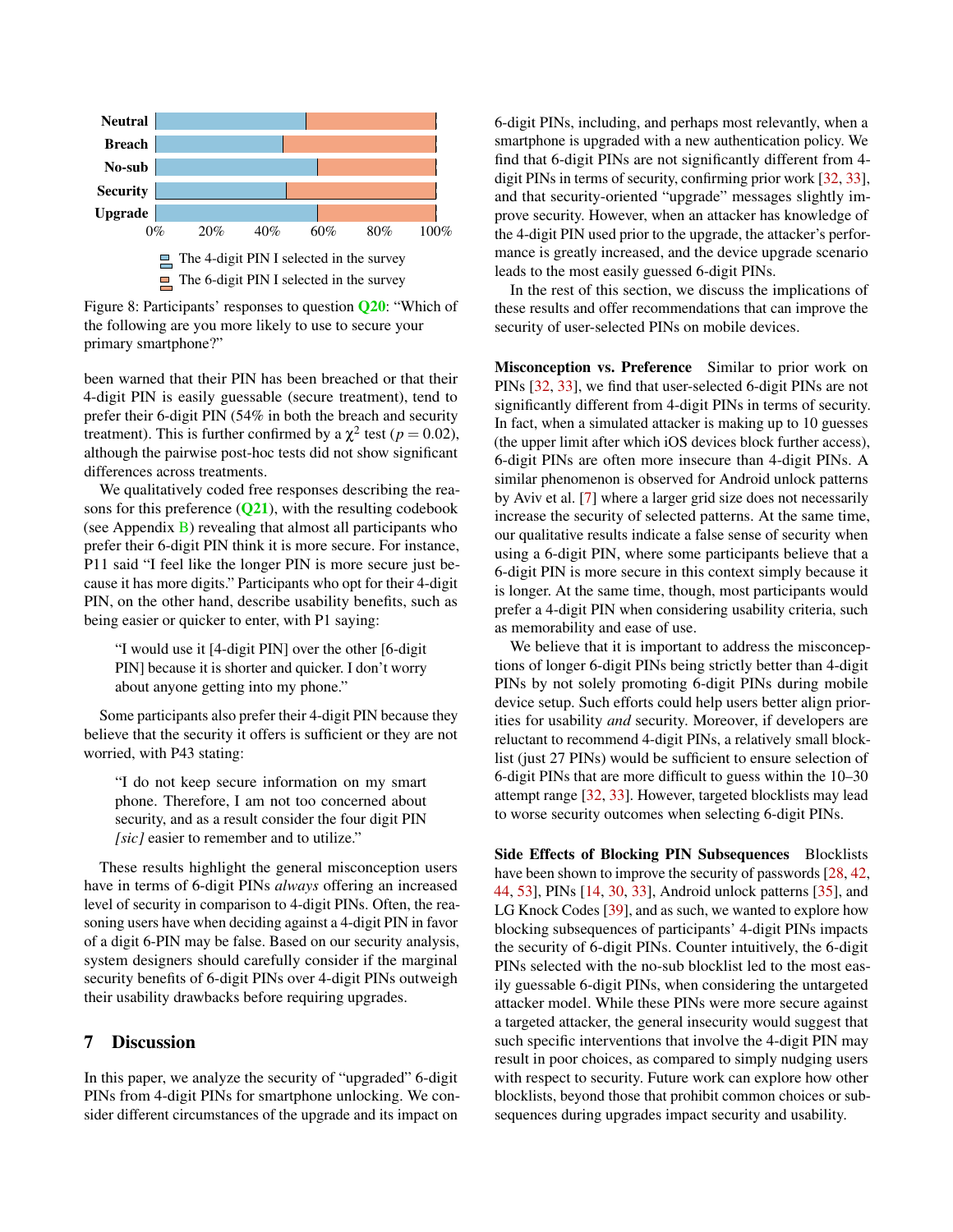Security Communication During PIN Selection Prior research on passwords [\[20\]](#page-14-16) has shown that users select related passwords across different sites. Similar to studies on password security [\[20,](#page-14-16) [36,](#page-15-14) [50\]](#page-15-15), we find that a targeted attacker who knows a user's previously selected 4-digit PIN can leverage this knowledge to guess their 6-digit PIN. However, forcing users to create a 6-digit PIN that is completely unrelated to their 4-digit PIN is not a solution; we saw that it may cause frustration and ultimately make users select common, more insecure 6-digit PINs. What proved to be beneficial is priming participants to select secure PINs, similar to prior work showing that clearly communicating risks can increase the effectiveness of password reset emails [\[27\]](#page-14-22). Similar communication can be used to increase the security of user-selection of PINs on mobile devices, as recommended by Bailey et al. [\[11\]](#page-14-23) for Signal PINs. Specifically, PIN selection messages could consider informing users about important data on their devices and how a secure PIN is fundamental for protection of this data [\[1\]](#page-13-7). This is a promising area of future research.

Authentication "Upgrading" Policies Just like password policies requiring frequent and unnecessary password changes have proven detrimental to security [\[18,](#page-14-5) [25,](#page-14-6) [42\]](#page-15-19), our results indicate that forcing users to upgrade from 4- to 6-digit PINs does not necessarily improve the security, especially in a targeted attack scenario. Thus, policies requiring rotations of PINs or upgrading of PIN length likely have limited security benefits. Instead, policies should encourage a single selection of an authentication, be it a 4-digit or 6-digit PIN, that is primed for security, rather than unnecessarily forcing an upgrade. Where upgrades are necessary, users should be encouraged to secure their seemingly obsolete 4-digit PINs as our targeted attacker results indicate that an attacker greatly benefits from knowledge of a user's 4-digit PIN when guessing their 6-digit PIN. Moreover, as 4-digit PINs are perceived as more usable and have similar security to 6-digit PINs in the throttled attacker setting, encouraging more secure 4-digit PIN use in policies may lead to much better security outcomes.

## 8 Conclusion

Through an online user study  $(n = 1010)$ , we investigated how users "upgrade" from 4-digit to 6-digit PINs under various conditions, and its impact on security. In an online attack where the attacker is limited in the number of guesses they can make (10–30), we found that 6-digit PINs only marginally improve security, and are sometimes even more easily guessed compared to 4-digit PINs (confirming prior work). While "upgrades" that communicated "security threats" to users marginally improved the security of 6-digit PINs, we also found that attackers that know a user's previously selected 4-digit PIN performed significantly better at guessing their 6 digit PIN. Our analysis suggests that the small security benefit

of 6-digit PINs may not be worth the usability costs they incur. System designers should therefore carefully consider this before upgrading users from 4- to 6-digit PINs. If upgrades occur, users should be encouraged to protect their previous 4-digit PINs as they can be used to predict their 6-digit PINs.

### Acknowledgments

We thank Olivia Morkved for her help. We also thank Katharina Krombholz for shepherding this paper, as well as all the anonymous reviewers for their insightful comments and feedback. This material is based upon work supported by the National Science Foundation under Grant No. 1845300. This research was further funded by the Deutsche Forschungsgemeinschaft (DFG, German Research Foundation) under Germany's Excellence Strategy - EXC 2092 CASA – 390781972.

### References

- <span id="page-13-7"></span>[1] Yusuf Albayram, Mohammad Maifi Hasan Khan, Theodore Jensen, and Nhan Nguyen. ". . . better to use a lock screen than to worry about saving a few seconds of time": Effect of Fear Appeal in the Context of Smartphone Locking Behavior. In *Proc. SOUPS*, 2017.
- <span id="page-13-6"></span>[2] Daniel Amitay. Most Common iPhone Passcodes, June 2011. [http://danielamitay.com/blog/2011/](http://danielamitay.com/blog/2011/6/13/most-common-iphone-passcodes) [6/13/most-common-iphone-passcodes](http://danielamitay.com/blog/2011/6/13/most-common-iphone-passcodes).
- <span id="page-13-5"></span>[3] Panagiotis Andriotis, George Oikonomou, Alexios Mylonas, and Theo Tryfonas. A Study on Usability and Security Features of the Android Pattern Lock Screen. *Information and Computer Security*, 24(1):53–72, March 2016.
- <span id="page-13-2"></span>[4] Panagiotis Andriotis, Theo Tryfonas, and George Oikonomou. Complexity Metrics and User Strength Perceptions of the Pattern-Lock Graphical Authentication Method. In *Proc. HAS*, 2014.
- <span id="page-13-3"></span>[5] Panagiotis Andriotis, Theo Tryfonas, George Oikonomou, and Can Yildiz. A Pilot Study on the Security of Pattern Screen-Lock Methods and Soft Side Channel Attacks. In *Proc. WiSec*, 2013.
- <span id="page-13-1"></span>[6] Apple. iOS 9 Preview, June 2015. [https:](https://web.archive.org/web/20150608223846/http://www.apple.com/ios/ios9-preview/) [//web.archive.org/web/20150608223846/http:](https://web.archive.org/web/20150608223846/http://www.apple.com/ios/ios9-preview/) [//www.apple.com/ios/ios9-preview/](https://web.archive.org/web/20150608223846/http://www.apple.com/ios/ios9-preview/).
- <span id="page-13-0"></span>[7] Adam J. Aviv, Devon Budzitowski, and Ravi Kuber. Is Bigger Better? Comparing User-Generated Passwords on 3x3 vs. 4x4 Grid Sizes for Android's Pattern Unlock. In *Proc. ACSAC*, 2015.
- <span id="page-13-4"></span>[8] Adam J. Aviv, John T. Davin, Flynn Wolf, and Ravi Kuber. Towards Baselines for Shoulder Surfing on Mobile Authentication. In *Proc. ACSAC*, 2017.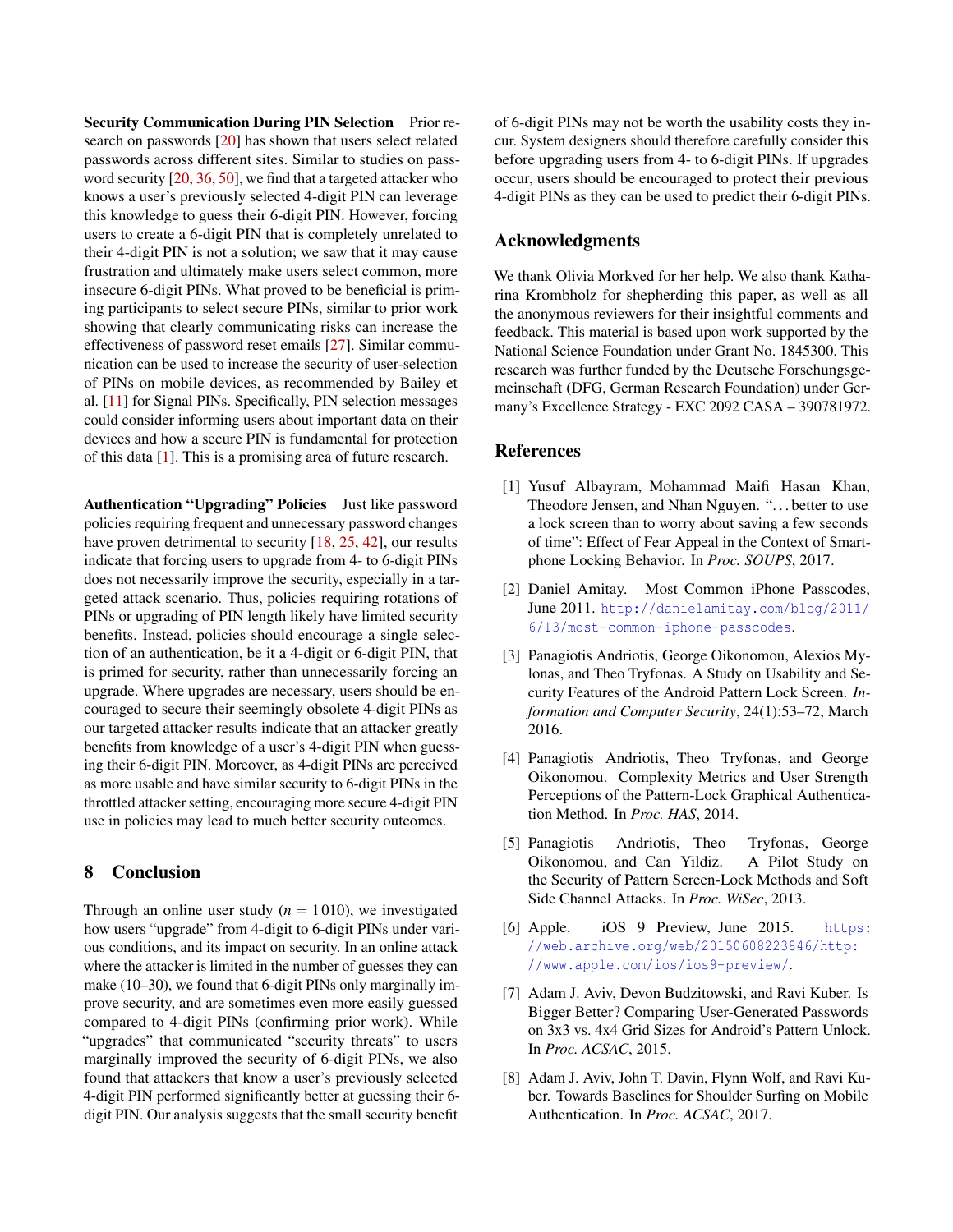- <span id="page-14-7"></span>[9] Adam J. Aviv, Katherine Gibson, Evan Mossop, Matt Blaze, and Jonathan M. Smith. Smudge Attacks on Smartphone Touch Screens. In *Proc. WOOT*, 2010.
- <span id="page-14-8"></span>[10] Adam J. Aviv, Flynn Wolf, and Ravi Kuber. Comparing Video Based Shoulder Surfing with Live Simulation and Towards Baselines for Shoulder Surfing on Mobile Authentication. In *Proc. ACSAC*, 2018.
- <span id="page-14-23"></span>[11] Daniel V. Bailey, Philipp Markert, and Adam J. Aviv. "I have no idea what they're trying to accomplish:" Enthusiastic and Casual Signal Users' Understanding of Signal PINs. In *Proc. SOUPS*, 2021.
- <span id="page-14-13"></span>[12] Andrea Bianchi, Ian Oakley, and Dong Soo Kwon. Counting Clicks and Beeps: Exploring Numerosity Based Haptic and Audio PIN Entry. *Interacting with Computers*, 24(5):409–422, July 2012.
- <span id="page-14-3"></span>[13] Joseph Bonneau. The Science of Guessing: Analyzing an Anonymized Corpus of 70 Million Passwords. In *Proc. IEEE S&P*, 2012.
- <span id="page-14-1"></span>[14] Joseph Bonneau, Sören Preibusch, and Ross Anderson. A Birthday Present Every Eleven Wallets? The Security of Customer-Chosen Banking PINs. In *Proc. FC*, 2012.
- <span id="page-14-14"></span>[15] Daniel Buschek, Alexander De Luca, and Florian Alt. Improving Accuracy, Applicability and Usability of Keystroke Biometrics on Mobile Touchscreen Devices. In *Proc. CHI*, 2015.
- <span id="page-14-11"></span>[16] Maria Casimiro, Joe Segel, Lewei Li, Yigeng Wang, and Lorrie Faith Cranor. A Quest for Inspiration: How Users Create and Reuse PINs. In *Proc. WAY*, 2020.
- <span id="page-14-20"></span>[17] Claude Castelluccia, Markus Dürmuth, and Daniele Perito. Adaptive Password-Strength Meters from Markov Models. In *Proc. NDSS*, 2012.
- <span id="page-14-5"></span>[18] Sonia Chiasson and Paul C. Van Oorschot. Quantifying the Security Advantage of Password Expiration Policies. *Designs, Codes and Cryptography*, 77(2–3):401–408, December 2015.
- <span id="page-14-19"></span>[19] Nik Cubrilovic. RockYou Hack: From Bad To Worse, December 2009. [https://techcrunch.com/](https://techcrunch.com/2009/12/14/rockyou-hack-security-myspace-facebook-passwords/) [2009/12/14/rockyou-hack-security-myspace](https://techcrunch.com/2009/12/14/rockyou-hack-security-myspace-facebook-passwords/)[facebook-passwords/](https://techcrunch.com/2009/12/14/rockyou-hack-security-myspace-facebook-passwords/).
- <span id="page-14-16"></span>[20] Anupam Das, Joseph Bonneau, Matthew Caesar, Nikita Borisov, and XiaoFeng Wang. The Tangled Web of Password Reuse. In *Proc. NDSS*, 2014.
- <span id="page-14-9"></span>[21] Alexander De Luca, Marian Harbach, Emanuel von Zezschwitz, Max-Emanuel Maurer, Bernhard Ewald Slawik, Heinrich Hussmann, and Matthew Smith. Now You See Me, Now You Don't: Protecting Smartphone

Authentication from Shoulder Surfers. In *Proc. CHI*, 2014.

- <span id="page-14-2"></span>[22] Cyrus Farivar. Apple to Require 6-digit Passcodes on Newer iPhones, iPads Under iOS 9, June 2015. [https:](https://arstechnica.com/?post_type=post&p=679147) [//arstechnica.com/?post\\_type=post&p=679147](https://arstechnica.com/?post_type=post&p=679147).
- <span id="page-14-4"></span>[23] Timothy J. Forman and Adam J. Aviv. Double Patterns: A Usable Solution to Increase the Security of Android Unlock Patterns. In *Proc. ACSAC*, 2020.
- <span id="page-14-12"></span>[24] Kristen K. Greene, Melissa A. Gallagher, Brian C. Stanton, and Paul Y. Lee. I Can't Type That! P@\$\$w0rd Entry on Mobile Devices. In *Proc. HAS*, 2014.
- <span id="page-14-6"></span>[25] Hana Habib, Pardis Emami Naeini, Summer Devlin, Maggie Oates, Chelse Swoopes, Lujo Bauer, Nicolas Christin, and Lorrie Faith Cranor. User Behaviors and Attitudes Under Password Expiration Policies. In *Proc. SOUPS*, 2018.
- <span id="page-14-17"></span>[26] Marian Harbach, Emanuel von Zezschwitz, Andreas Fichtner, Alexander De Luca, and Matthew Smith. It's a Hard Lock Life: A Field Study of Smartphone (Un)Locking Behavior and Risk Perception. In *Proc. SOUPS*, 2014.
- <span id="page-14-22"></span>[27] Jun Ho Huh, Hyoungshick Kim, Swathi S.V.P. Rayala, Rakesh B. Bobba, and Konstantin Beznosov. I'm Too Busy to Reset My LinkedIn Password: On the Effectiveness of Password Reset Emails. In *Proc. CHI*, 2017.
- <span id="page-14-21"></span>[28] Patrick Kelley, Saranga Kom, Michelle L. Mazurek, Rich Shay, Tim Vidas, Lujo Bauer, Nicolas Christin, Lorrie Faith Cranor, and Julio López. Guess Again (and Again and Again): Measuring Password Strength by Simulating Password-Cracking Algorithms. In *Proc. IEEE S&P*, 2012.
- <span id="page-14-18"></span>[29] Hassan Khan, Jason Ceci, Jonah Stegman, Adam J. Aviv, Rozita Dara, and Ravi Kuber. Widely Reused and Shared, Infrequently Updated, and Sometimes Inherited: A Holistic View of PIN Authentication in Digital Lives and Beyond. In *Proc. ACSAC*, 2020.
- <span id="page-14-15"></span>[30] Hyoungshick Kim and Jun Ho Huh. PIN Selection Policies: Are They Really Effective? *Computers & Security*, 31(4):484–496, June 2012.
- <span id="page-14-10"></span>[31] Marte Løge, Markus Dürmuth, and Lillian Røstad. On User Choice for Android Unlock Patterns. In *Proc. EuroUSEC*, 2016.
- <span id="page-14-0"></span>[32] Philipp Markert, Daniel V. Bailey, Maximilian Golla, Markus Dürmuth, and Adam J. Aviv. This PIN Can Be Easily Guessed: Analyzing the Security of Smartphone Unlock PINs. In *Proc. IEEE S&P*, 2020.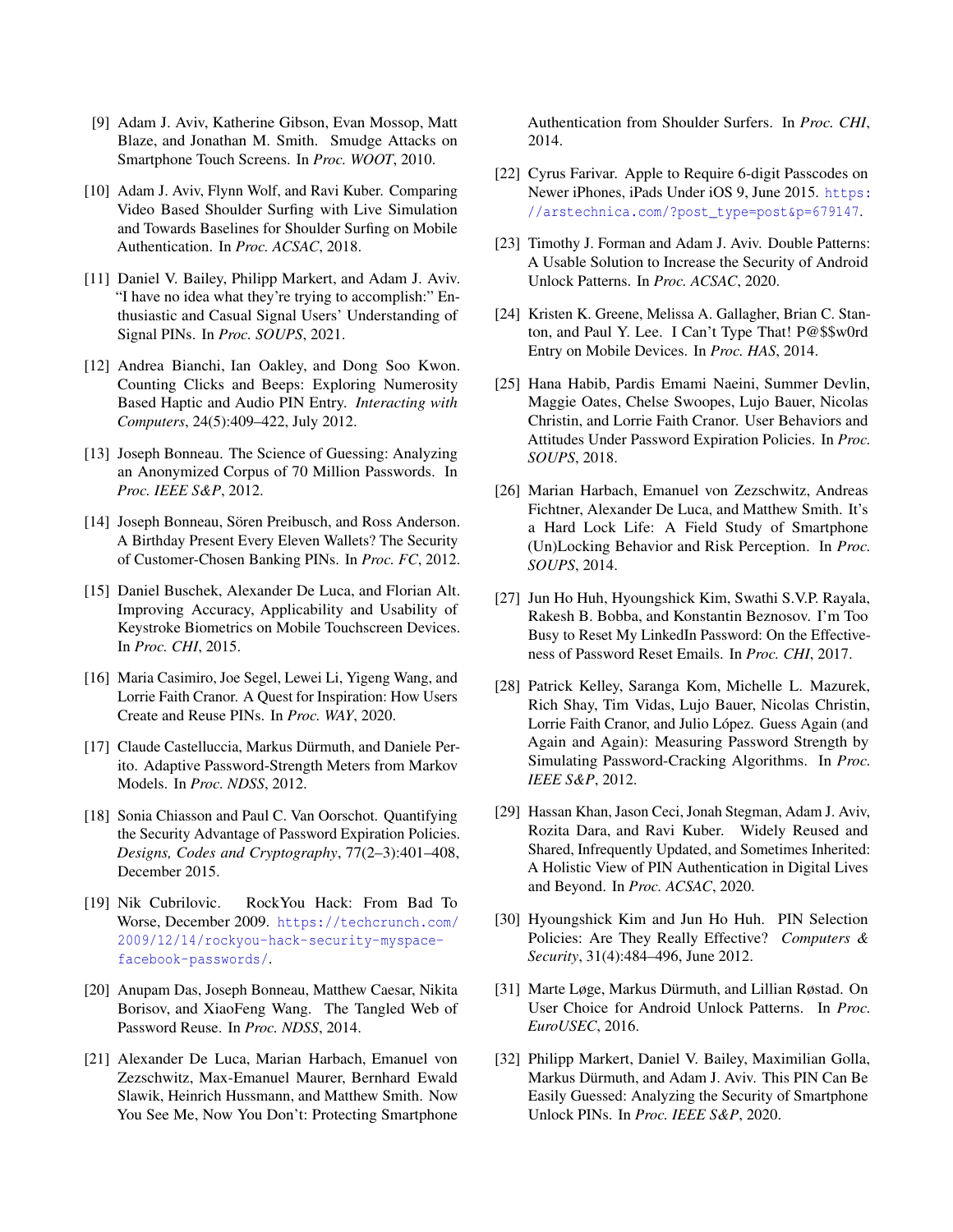- <span id="page-15-5"></span>[33] Philipp Markert, Daniel V. Bailey, Maximilian Golla, Markus Dürmuth, and Adam J. Aviv. On the Security of Smartphone Unlock PINs. *ACM Transactions on Privacy and Security*, 24(4):30:1–30:36, November 2021.
- <span id="page-15-2"></span>[34] William Melicher, Darya Kurilova, Sean M. Segreti, Pranshu Kalvani, Richard Shay, Blase Ur, Lujo Bauer, Nicolas Christin, Lorrie Faith Cranor, and Michelle L. Mazurek. Usability and Security of Text Passwords on Mobile Devices. In *Proc. CHI*, 2016.
- <span id="page-15-0"></span>[35] Collins W. Munyendo, Miles Grant, Philipp Markert, Timothy J. Forman, and Adam J. Aviv. Using a Blocklist to Improve the Security of User Selection of Android Patterns. In *Proc. SOUPS*, 2021.
- <span id="page-15-14"></span>[36] Bijeeta Pal, Tal Daniel, Rahul Chatterjee, and Thomas Ristenpart. Beyond Credential Stuffing: Password Similarity Models using Neural Networks. In *Proc. IEEE S&P*, 2019.
- <span id="page-15-12"></span>[37] Athanasios Papadopoulos, Toan Nguyen, Emre Durmus, and Nasir Memon. IllusionPIN: Shoulder-Surfing Resistant Authentication Using Hybrid Images. *IEEE Transactions on Information Forensics and Security*, 12(12):2875–2889, December 2017.
- <span id="page-15-18"></span>[38] Elissa M. Redmiles, Yasemin Acar, Sascha Fahl, and Michelle L. Mazurek. A Summary of Survey Methodology Best Practices for Security and Privacy Researchers. Tech report, 2017.
- <span id="page-15-1"></span>[39] Raina Samuel, Philipp Markert, Adam J. Aviv, and Iulian Neamtiu. Knock, Knock. Who's There? On the Security of LG's Knock Codes. In *Proc. SOUPS*, 2020.
- <span id="page-15-3"></span>[40] Florian Schaub, Ruben Deyhle, and Michael Weber. Password Entry Usability and Shoulder Surfing Susceptibility on Different Smartphone Platforms. In *Proc. MUM*, 2012.
- <span id="page-15-11"></span>[41] Stuart Schechter and Joseph Bonneau. Learning Assigned Secrets for Unlocking Mobile Devices. In *Proc. SOUPS*, 2015.
- <span id="page-15-19"></span>[42] Richard Shay, Lujo Bauer, Nicolas Christin, Lorrie Faith Cranor, Alain Forget, Saranga Komanduri, Michelle L. Mazurek, William Melicher, Sean M. Segreti, and Blase Ur. A Spoonful of Sugar?: The Impact of Guidance and Feedback on Password-Creation Behavior. In *Proc. CHI*, 2015.
- <span id="page-15-6"></span>[43] Richard Shay, Saranga Komanduri, Patrick Gage Kelley, Pedro Giovanni Leon, Michelle L. Mazurek, Lujo Bauer, Nicolas Christin, and Lorrie Faith Cranor. Encountering Stronger Password Requirements: User Attitudes and Behaviors. In *Proc. SOUPS*, 2010.
- <span id="page-15-20"></span>[44] Joshua Tan, Lujo Bauer, Nicolas Christin, and Lorrie Faith Cranor. Practical Recommendations for Stronger, More Usable Passwords Combining Minimum-Strength, Minimum-Length, and Blocklist Requirements. In *Proc. CCS*, 2020.
- <span id="page-15-7"></span>[45] Sebastian Uellenbeck, Markus Dürmuth, Christopher Wolf, and Thorsten Holz. Quantifying the Security of Graphical Passwords: The Case of Android Unlock Patterns. In *Proc. CCS*, 2013.
- <span id="page-15-13"></span>[46] Emanuel von Zezschwitz, Alexander De Luca, Bruno Brunkow, and Heinrich Hussmann. SwiPIN: Fast and Secure PIN-Entry on Smartphones. In *Proc. CHI*, 2015.
- <span id="page-15-10"></span>[47] Emanuel von Zezschwitz, Alexander De Luca, and Heinrich Hussmann. Honey, I Shrunk the Keys: Influences of Mobile Devices on Password Composition and Authentication Performance. In *Proc. NordiCHI*, 2014.
- <span id="page-15-8"></span>[48] Emanuel von Zezschwitz, Alexander De Luca, Philipp Janssen, and Heinrich Hussmann. Easy to Draw, but Hard to Trace?: On the Observability of Grid-based (Un)Lock Patterns. In *Proc. CHI*, 2015.
- <span id="page-15-9"></span>[49] Emanuel von Zezschwitz, Malin Eiband, Daniel Buschek, Sascha Oberhuber, Alexander De Luca, Florian Alt, and Heinrich Hussmann. On Quantifying the Effective Passsword Space of Grid-Based Unlock Gestures. In *Proc. MUM*, 2016.
- <span id="page-15-15"></span>[50] Chun Wang, Steve T.K. Jan, Hang Hu, Douglas Bossart, and Gang Wang. The Next Domino to Fall: Empirical Analysis of User Passwords across Online Services. In *Proc. CODASPY*, 2018.
- <span id="page-15-4"></span>[51] Ding Wang, Qianchen Gu, Xinyi Huang, and Ping Wang. Understanding Human-Chosen PINs: Characteristics, Distribution and Security. In *Proc. ASIACCS*, 2017.
- <span id="page-15-16"></span>[52] Ding Wang, Zijian Zhang, Ping Wang, Jeff Yan, and Xinyi Huang. Targeted Online Password Guessing: An Underestimated Threat. In *Proc. CCS*, 2016.
- <span id="page-15-21"></span>[53] Matt Weir, Sudhir Aggarwal, Michael Collins, and Henry Stern. Testing Metrics for Password Creation Policies by Attacking Large Sets of Revealed Passwords. In *Proc. CCS*, 2010.

# Appendix

### <span id="page-15-17"></span>A Survey Instrument

#### Agenda

On the next page, you will have a chance to practice entering a 4-digit PIN before proceeding with the rest of this survey, where we will ask you to select your own 4-digit PIN that you would use to unlock your primary smartphone.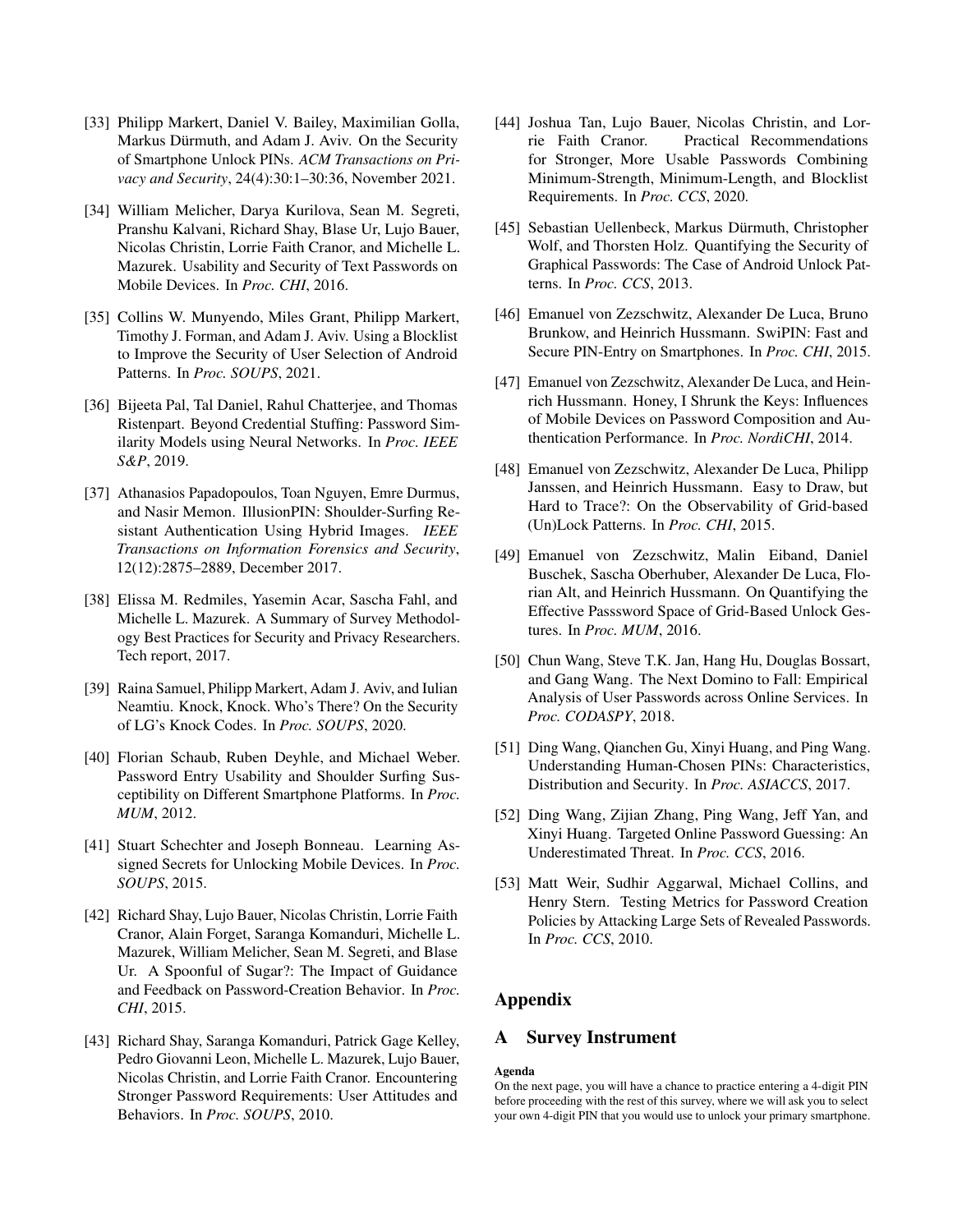#### Enter 4 digits

#### *PIN pad as shown in Figure [1](#page-3-0)*

### Instructions

For this survey, you will be asked to create a 4-digit PIN that you would likely use to unlock your primary smartphone. You will need to recall this PIN later in the survey, so choose something that is as secure and memorable as you may use on your primary smartphone. We ask that you DO NOT write down your PIN or use other aids to help you remember.

I understand that I will be asked to create a 4-digit PIN that I would use to unlock my primary smartphone.

#### ◦ I understand these instructions

I understand that I should not write down my 4-digit PIN or use other aids to assist in the survey.

#### ◦ I understand these instructions

#### Create a 4-digit PIN

A PIN protects your data and is used to unlock your smartphone.

#### *PIN pad as shown in Figure [1](#page-3-0)*

#### <span id="page-16-0"></span>Questions about 4-digit PIN

- Q1 Many people have strategies when selecting a PIN. What strategy did you use to select your 4-digit PIN? Answer:
- <span id="page-16-1"></span>Q2 If you were to use a 4-digit PIN on your primary smartphone, would use the 4-digit PIN you selected in this survey or would you choose a different one?
	- Yes, I would use the 4-digit PIN I created here on my primary smartphone.
	- No, I would not use the 4-digit PIN I created here but instead would create a new one to use on my primary smartphone.
	- Unsure, I may or may not use the 4-digit PIN I created here on my primary smartphone.
- <span id="page-16-2"></span>Q3 Please explain why you would or would not use the 4-digit PIN you selected here on your primary smartphone. Answer:

#### Enter Device Information

- <span id="page-16-3"></span>Q4 What is the operating system of your primary smartphone? ◦ Android ◦ iOS (iPhone) ◦ Other ◦ Prefer not to say
- <span id="page-16-18"></span>Q5 Do you use any of the following biometrics to unlock your primary smartphone? (Select all that apply)
	- $\Box$  Fingerprint  $\Box$  Face  $\Box$  Iris  $\Box$  Other biometric
	- $\Box$  I do not use a biometric

#### *If participant indicated they use a biometric in [Q5](#page-16-18):*

- Q5a How do you unlock your smartphone, if your biometric fails or when you reboot your smartphone?
	- Pattern 4-digit PIN 6-digit PIN PIN of other length ◦ Alphanumeric password ◦ Other unlock method ◦ None
	- *If participant indicated they do not to use a biometric in [Q5](#page-16-18):*
- <span id="page-16-4"></span>Q5b What screen lock do you use to unlock your primary smartphone? ◦ Pattern ◦ 4-digit PIN ◦ 6-digit PIN ◦ PIN of other length ◦ Alphanumeric password ◦ Other unlock method ◦ None

#### Instructions

*Neutral/No-sub*: To continue the study, now you must select a 6-digit PIN. *Breach*: Imagine someone learned your 4-digit PIN and to protect your smartphone, now you must select a 6-digit PIN.

*Security*: Research has shown that the 4-digit PIN you selected is insecure and can be easily guessed. To continue the study, now you must select a 6-digit PIN.

*Upgrade*: Imagine you are upgrading your smartphone that requires PINs longer than 4-digits, and so now you must select a 6-digit PIN.

On the next page, you will create a 6-digit PIN that you would likely use to unlock your primary smartphone. To set your 6-digit PIN, you will first confirm your 4-digit PIN and then select the 6-digit PIN.

#### Re-enter your 4-digit PIN

*PIN pad as shown in Figure [1](#page-3-0)*

#### Create a 6-digit PIN

A PIN protects your data and is used to unlock your smartphone. *PIN pad as shown in Figure [3](#page-3-0)*

Questions about 6-digit PIN

- <span id="page-16-5"></span>Q6 Many people have strategies when selecting a PIN. What strategy did you use to select your 6-digit PIN?
- <span id="page-16-6"></span>Answer: Q7 Is your 6-digit PIN related to your 4-digit PIN?
	- Yes Somewhat No Prefer not to answer
- <span id="page-16-7"></span>Q8 If you were to use a 6-digit PIN on your primary smartphone, would use the 6-digit PIN you selected in this survey or would you choose a different one?

◦ Yes, I would use the 6-digit PIN I created here on my primary smartphone.

◦ No, I would not use the 6-digit PIN I created here but instead would create a new one to use on my primary smartphone.

- Unsure, I may or may not use the 6-digit PIN I created here on my primary smartphone.
- <span id="page-16-8"></span>Q9 Please explain why you would or would not use the 6-digit PIN you selected here on your primary smartphone. Answer:

#### *If participant indicated their 4- and 6-digit PINs are related in [Q7](#page-16-6):*

<span id="page-16-19"></span>Q9a Please explain how your 6-digit PIN and your 4-digit PINs are related. Answer:

#### Questions about 4-digit PIN

We now want to ask you a few questions about your selected 4-digit PIN. It is displayed below for your reference.

*4-digit PIN chosen earlier*

- <span id="page-16-9"></span>Q10 I feel the 4-digit PIN I chose is:
	- Insecure Somewhat insecure Neither secure nor insecure ◦ Somewhat secure ◦ Secure
- <span id="page-16-16"></span>Q11 Please explain why you consider the 4-digit PIN you selected as secure or insecure. Answer:
- <span id="page-16-17"></span>Q12 I feel the 4-digit PIN I chose is:
	- Hard to remember Somewhat hard to remember
	- Neither easy nor hard to remember
	- Somewhat easy to remember Easy to remember
- <span id="page-16-10"></span>Q13 I feel the 4-digit PIN I chose is:
	- Hard to use Somewhat hard to use
	- Neither easy nor hard to use
	- Somewhat easy to use Easy to use
- <span id="page-16-11"></span>Q14 Select agree as the answer to this question.
	- Strongly disagree Disagree Neither agree or disagree ◦ Agree ◦ Strongly agree

#### **Instructions**

On the next page, you will be asked to recall the 6-digit PIN that you selected earlier in the survey.

#### Re-enter your 6-digit PIN

*PIN pad as shown in Figure [3](#page-3-0)*

### Questions about 6-digit PIN

We now want to ask you a few questions about your selected 6-digit PIN. It is displayed below for your reference.

*6-digit PIN chosen earlier*

- <span id="page-16-12"></span>Q15 I feel the 6-digit PIN I chose is:
	- Insecure Somewhat insecure Neither secure nor insecure ◦ Somewhat secure ◦ Easy to secure
- <span id="page-16-20"></span>Q16 Please explain why you consider the 6-digit PIN you selected as secure or insecure.
- Answer: Q17 I feel the 6-digit PIN I chose is:
	- Hard to remember Somewhat hard to remember
	- Neither easy nor hard to remember
	- Somewhat easy to remember Easy to remember
- <span id="page-16-13"></span>Q18 I feel the 6-digit PIN I chose is:
	- Hard to use Somewhat hard to use
	- Neither easy nor hard to use
	- Somewhat easy to use Easy to use
- <span id="page-16-14"></span>Q19 What is the shape of a blue ball?
	- Red Blue Square Round

#### Comparison Questions

<span id="page-16-15"></span>Q20 Which of the following are you more likely to use to secure your